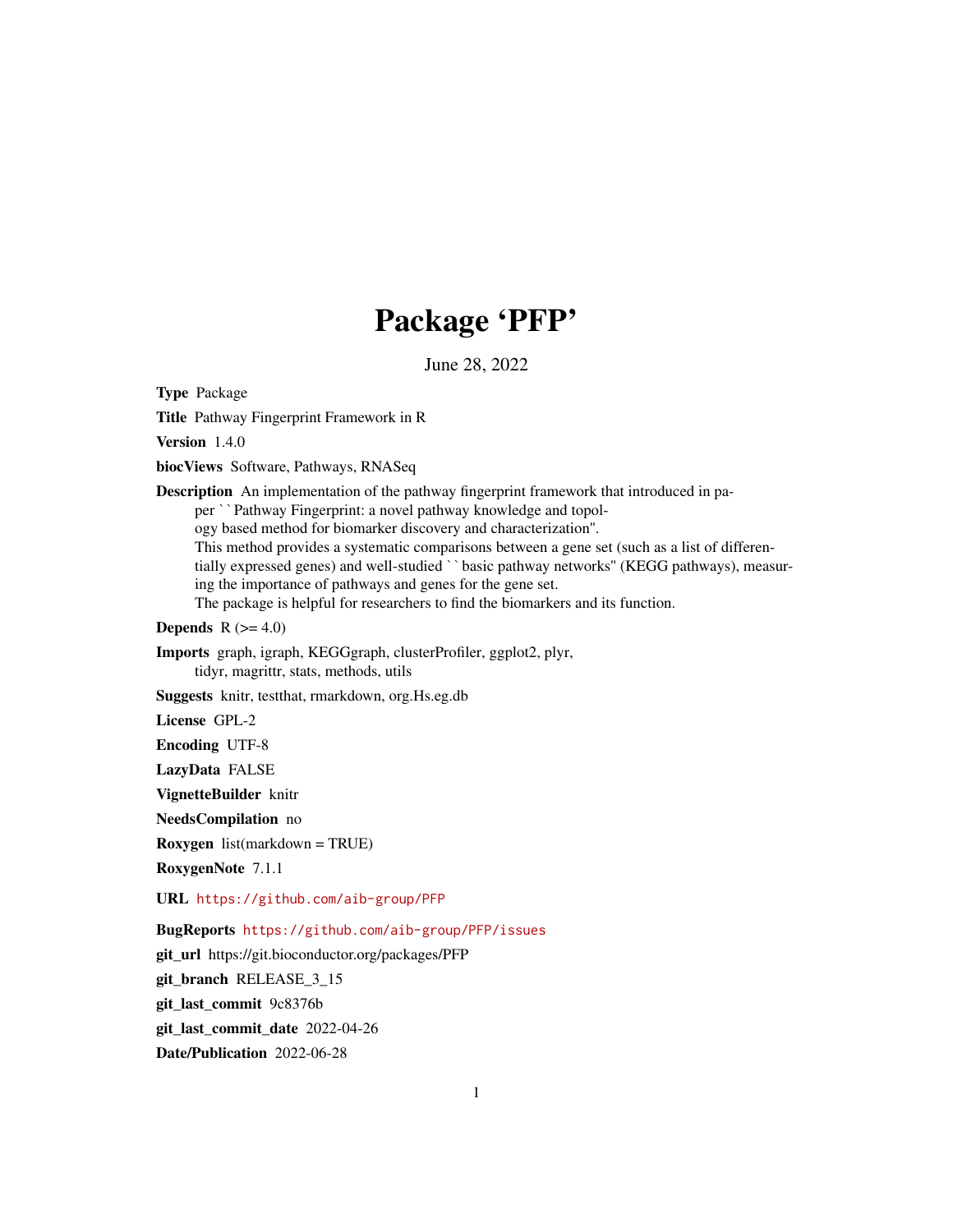Author XC Zhang [aut, cre]

Maintainer XC Zhang <kunghero@163.com>

## R topics documented:

|    | 3              |
|----|----------------|
|    | $\overline{4}$ |
|    | $\overline{4}$ |
|    | 5              |
|    | 6              |
|    | $\overline{7}$ |
|    | 8              |
|    | 9              |
|    | 10             |
|    | 10             |
|    | 11             |
|    | 12             |
|    | 12             |
|    | 13             |
|    | 14             |
|    | 14             |
|    | 15             |
|    | 15             |
|    | 15             |
|    | 16             |
|    | 17             |
|    | 18             |
|    | 18             |
|    | 19             |
|    | 19             |
|    | 20             |
|    | 21             |
|    | 21             |
|    | 22             |
|    | 23             |
|    | 24             |
|    | 25             |
|    | 25             |
|    | 26             |
|    | 27             |
|    | 28             |
|    | 29             |
|    | 30             |
| 31 |                |
|    |                |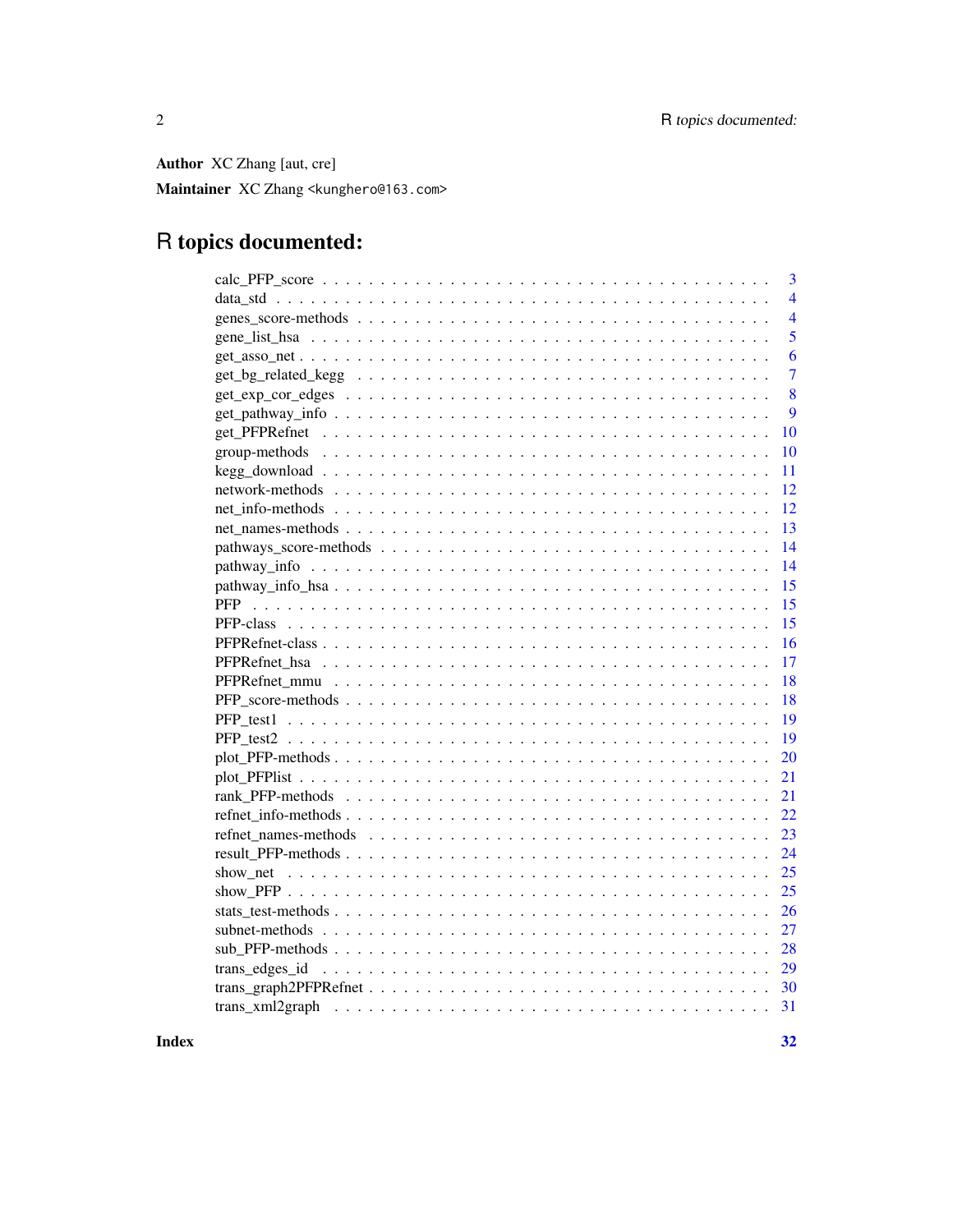<span id="page-2-0"></span>

It can evaluate the performance of a gene list in the pathway networks.

#### Usage

```
calc_PFP_score(
  genes,
 PFPRefnet,
  lambda = 0.5,
  coeff1 = 1,
  coeff2 = 0.1,
  statistic = TRUE,
  bg_genelist = NULL,
  adjust_method = "BH"
)
```
#### Arguments

| genes,                         | a vector of characters                                                                                                              |
|--------------------------------|-------------------------------------------------------------------------------------------------------------------------------------|
| PFPRefnet,                     | A PFPRefnet class                                                                                                                   |
| lambda.                        | a numeric, the coefficient for keeping balance between the node_score and edge_score<br>in PFP model                                |
| coeff1,                        | a numeric, the weight coefficient for directly connected score in PFP model                                                         |
| coeff2,                        | a numeric, the weight coefficient for indirectly connected score in PFP model                                                       |
| statistic.                     | a logical, whether to do the statistical test                                                                                       |
| bg_genelist,<br>adjust_method, | a vector of characters, background gene set for the statistical test                                                                |
|                                | statistic test method for adjust the p_value. It could be "holm", "hochberg",<br>"hommel", "bonferroni", "BH", "BY", "fdr", "none". |

#### Details

The main part of pathway fingerprint. PFP is used to evaluate the performance of a gene\_list in some pathway networks by considering the genes' topological location in a pathway. Then we can get every gene's score and the pathway score is caculated by sum all genes' score. All pathways' scores combine the pathway fingerprint.

#### Value

The score of PFP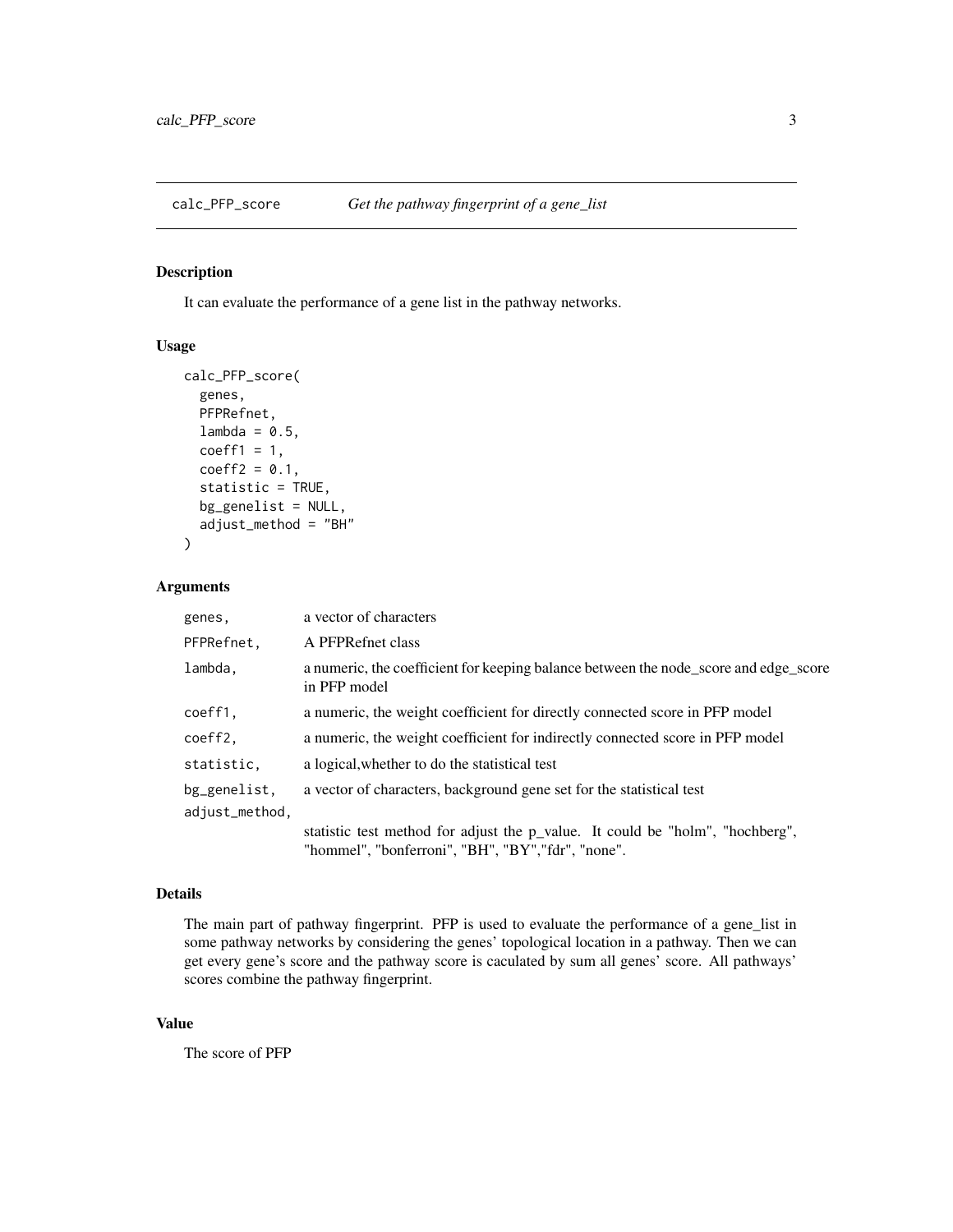#### Examples

```
data(gene_list_hsa)
data(PFPRefnet_hsa)
PFP <- calc_PFP_score(gene_list_hsa,PFPRefnet_hsa)
```
data\_std *A matrix of counts A dataset of gene expression profile, a large matrix with 21 rows and 2603 columns.*

## Description

A matrix of counts A dataset of gene expression profile, a large matrix with 21 rows and 2603 columns.

#### Format

Gene list obtained by differential gene analysis

#### Examples

data(data\_std)

<span id="page-3-1"></span>genes\_score-methods *The score of genes in* PFP *class*

## Description

This function extract the detail scores of every gene in the gene\_list by specific condition.

#### Usage

```
genes_score(
 object,
  index = NULL,index_type = c("pathway_id", "pathway_name", "slice")
)
## S4 method for signature 'PFP'
genes_score(
 object,
 index = NULL,index_type = c("pathway_id", "pathway_name", "slice")
)
```
<span id="page-3-0"></span>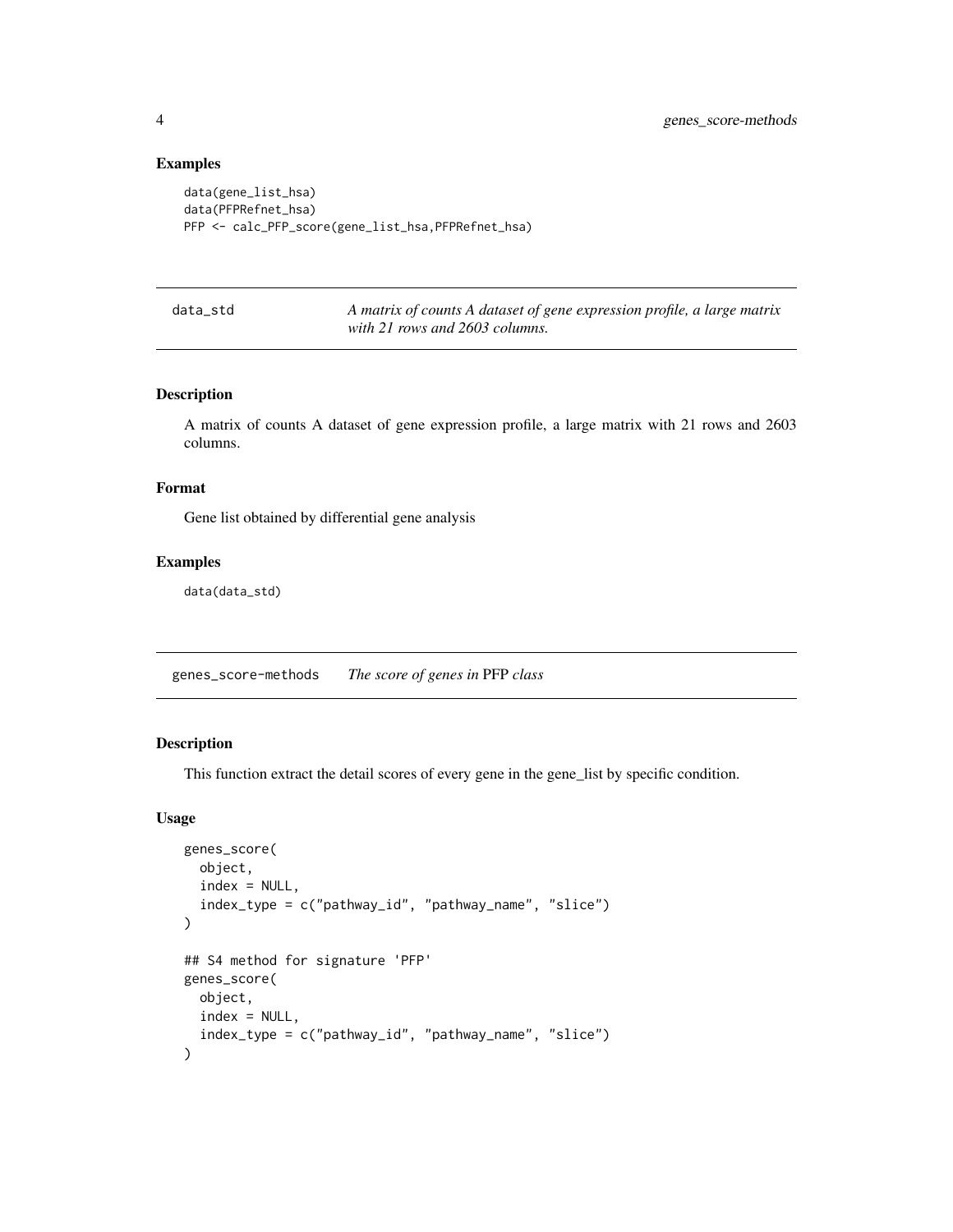## <span id="page-4-0"></span>gene\_list\_hsa 5

## Arguments

| object.     | PFP class                                   |
|-------------|---------------------------------------------|
| index.      | character, indicating the groups to subset. |
| index_type, | "pathway_id","pathway_name","slice"         |

## Value

a named vector of numeric scores

## See Also

[PFP-class](#page-14-1)

## Examples

```
data(PFP_test1)
genes_score <- genes_score(PFP_test1)
```

| gene_list_hsa | A gene list of human gene_list_hsa is a array of 40 genetic EN- |
|---------------|-----------------------------------------------------------------|
|               | TREZID.                                                         |

## Description

A gene list of human gene\_list\_hsa is a array of 40 genetic ENTREZID.

## Format

Gene list obtained by differential gene analysis

```
data(gene_list_hsa)
```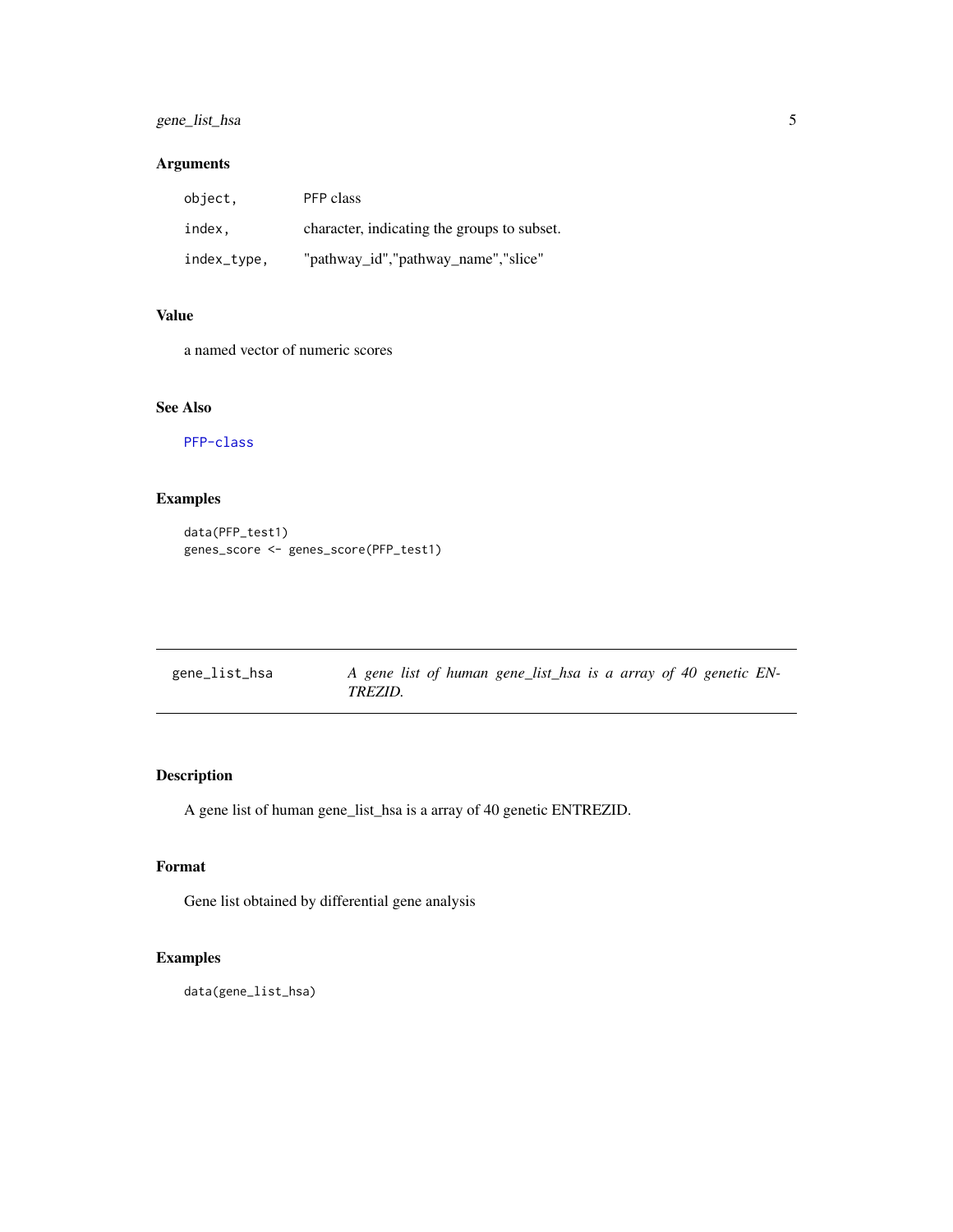<span id="page-5-1"></span><span id="page-5-0"></span>

This function will remove the co-expressed edges in edges\_coexp which also emerge in edges\_kegg.

#### Usage

```
get_asso_net(
  edges_coexp,
  edges_kegg,
  file_dir = NULL,
  if_symbol = TRUE,
  trans_fun = trans_edges_id,
  from_type = "ENTREZID",
  to\_type = "SYMBOL",gene_info_db = NULL
)
```
#### Arguments

| edges_coexp,  | a data.frame whose colnames is "source", "target", "weight", "pathway", "edge_type".                                            |
|---------------|---------------------------------------------------------------------------------------------------------------------------------|
| edges_kegg,   | a data.frame whose colnames is "source", "target", "weight", "pathway", "edge_type".                                            |
| file_dir,     | a character, the root to save the result of nodes $\&$ edges.                                                                   |
| if_symbol,    | a logical, whether to translate the gene id type. Default is TRUE.                                                              |
| trans_fun,    | a function, when if_symbol is TRUE, it will use the trans_fun function to<br>translate the gene ids. Default is trans_edges_id. |
| from_type,    | a character, the parameter in trans_fun. It is the type of gene ID, "ENSEMBL", "GO", "SYMBOL"<br>and so on.                     |
| to_type,      | a character, the parameter in trans_fun. It is the type of gene ID, "ENSEMBL", "GO", "SYMBOL"<br>and so on.                     |
| gene_info_db, | an AnnotationDb-object for gene annotation, such as "org. Hs.eg.db".                                                            |

#### Details

This function will remove the co-expressed edges in edges\_coexp which also emerge in edges\_kegg. It will return a list contains two data.frames. One is the merged data. Another is the nodes information of the edges.

#### Value

the nodes information of the edges.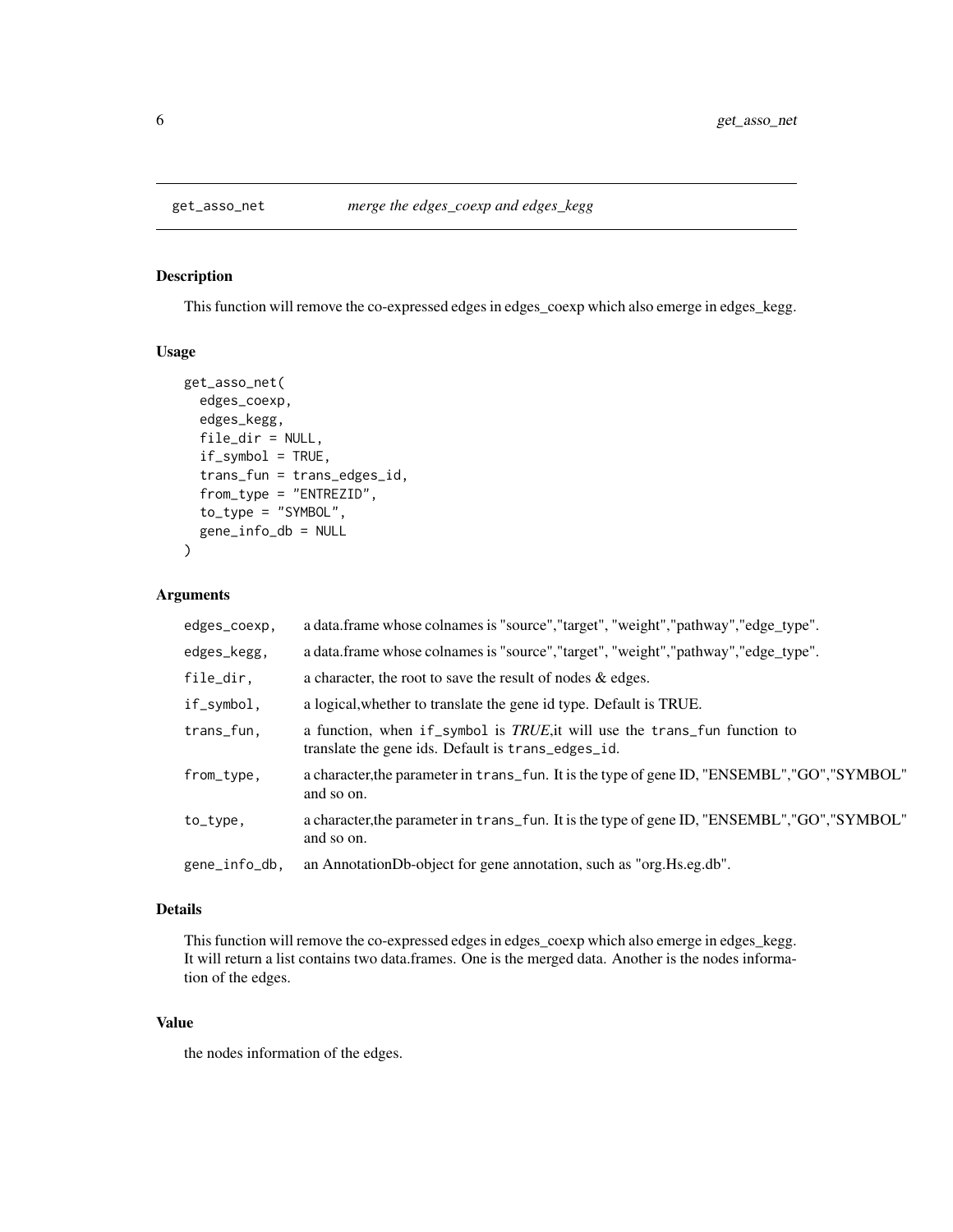## <span id="page-6-0"></span>get\_bg\_related\_kegg 7

#### Examples

```
data(PFPRefnet_hsa)
data(data_std)
data(PFP_test1)
rank1 <- rank_PFP(object = PFP_test1,total_rank = TRUE)
pathway_select <- refnet_info(rank1)[1,"id"]
gene_test <- pathways_score(rank1)$genes_score[[pathway_select]]$ENTREZID
edges_coexp <- get_exp_cor_edges(gene_test,data_std)
gene_list2 <- unique(c(edges_coexp$source,edges_coexp$target))
edges_kegg <- get_bg_related_kegg(gene_list2,
                                  PFPRefnet=PFPRefnet_hsa,
                                  rm_duplicated = TRUE)
```
get\_bg\_related\_kegg *get\_bg\_related\_kegg*

#### Description

This function will select all genes in all kegg pathways which are directly connected with the genes in gene\_list

#### Usage

```
get_bg_related_kegg(gene_list, PFPRefnet, rm_duplicated = FALSE)
```
#### Arguments

| gene_list.     | a vector of characters, refers to genes ids                                                              |
|----------------|----------------------------------------------------------------------------------------------------------|
| PFPRefnet.     | an object of PFPR effect class, it contains all kegg pathways.                                           |
| rm_duplicated. |                                                                                                          |
|                | a logical, whether to remove the duplicated kegg edges in different pathways.<br>Defalut is <i>FALSE</i> |

#### Details

It will return a data.frame which can be translated a graph or network. In the data.frame, source refers to the genes in gene\_list, target refers to the directly connected genes in kegg, weight is 0.5, no real means, pathwayrefers to the pathway which the edge emerge and edge\_type is "kegg".Note, if rm\_duplicated is *FALSE*, it may return many duplicated edges,which will be complex when plotting a network. If rm\_duplicated is *TRUE*,it will retain the first pathway which contains the duplicated edge.

#### Value

the related kegg network.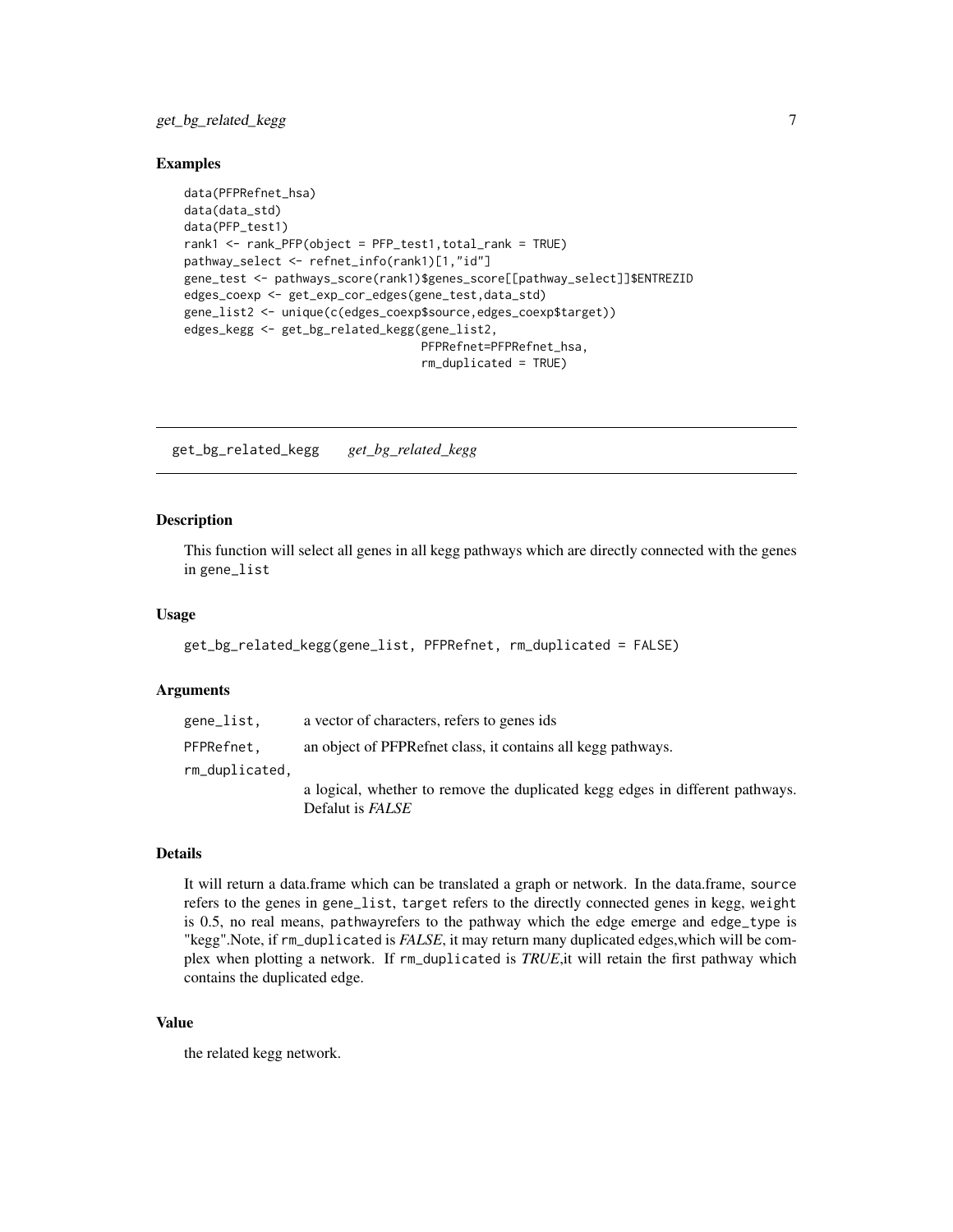## Examples

```
data(PFPRefnet_hsa)
data(gene_list_hsa)
edges_kegg <- get_bg_related_kegg(gene_list_hsa,
                                  PFPRefnet=PFPRefnet_hsa,
                                  rm_duplicated = TRUE)
```
<span id="page-7-1"></span>get\_exp\_cor\_edges *get co-expression genes*

#### Description

compute the correlation coefficient of gene expression data, return the most related genes

#### Usage

```
get_exp_cor_edges(
  gene_list,
  data_std,
  method = "spearman",
  num = 5,
  cor_threshold = NULL
)
```
## Arguments

| gene_list,             | a vector of characters                                                                                                                              |
|------------------------|-----------------------------------------------------------------------------------------------------------------------------------------------------|
| data_std,              | a matrix of data, such as gene expression data, whose rownames are gene names<br>or ids and colnames are sample names                               |
| method,                | a chareater, which method to compare the correlation of gene expression data it<br>could be "pearson", "kendall", "spearman", "spearman" is default |
| num,<br>cor_threshold, | an integer, the top number of co-expressed genes to choose, 5 is default                                                                            |
|                        | a numeric, the threshold of the correlation coefficient to choose, default is <i>NULL</i>                                                           |

#### Details

This function computes the correlation coefficient of gene expression data between gene\_list and data\_std, it will return a data.frame which can be translated a graph or network. In the data.frame, source refers to the genes in gene\_list, target refers to the top coexpressed genes, weight refers to the correlated coefficient of genes in source and target, pathway is "uncertain" and edge\_type is "coexp".Note, when choosing the top co-expressed genes, we will use the num param if the cor\_threshold param is *NULL*. If not, we will choose the cor\_threshold param.

#### Value

the coexp of edges.

<span id="page-7-0"></span>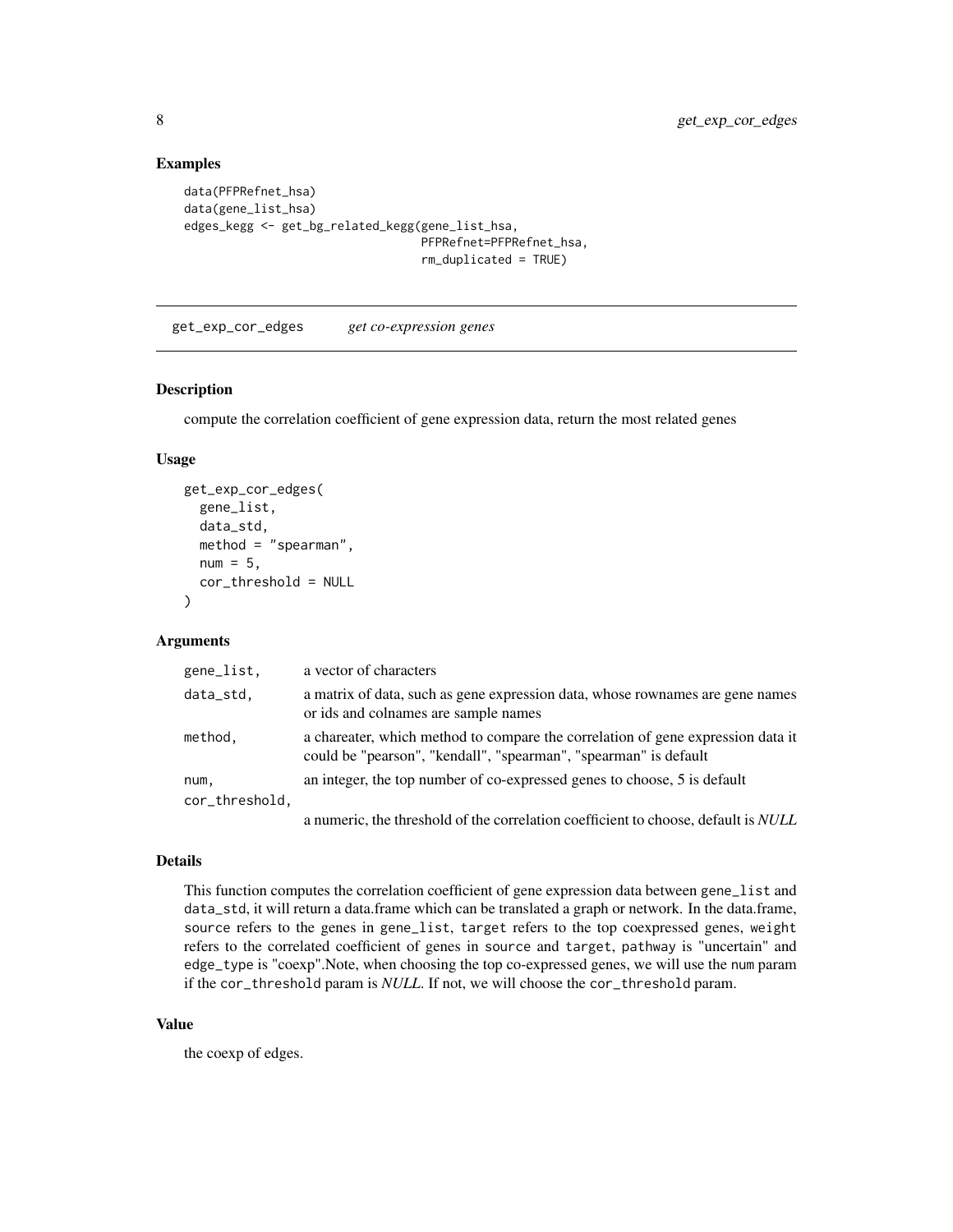## <span id="page-8-0"></span>get\_pathway\_info 9

#### Examples

```
data(data_std)
data(PFP_test1)
rank1 <- rank_PFP(object = PFP_test1,total_rank = TRUE)
pathway_select <- refnet_info(rank1)[1,"id"]
gene_test <- pathways_score(rank1)$genes_score[[pathway_select]]$ENTREZID
edges_coexp <- get_exp_cor_edges(gene_test,data_std)
```
get\_pathway\_info *get pathway info of a species in KEGG*

## Description

This function helps get pathway info of a species in KEGG.

#### Usage

```
get_pathway_info(spec)
```
#### Arguments

spec, a character, refers to the species in KEGG. hsa, mmu...

#### Details

, get pathway info of a species in KEGG. It will return a data.frame.

## Value

a data.frame whose colnames contains "index","id","name" and "group"

#### Examples

pathway\_info <- get\_pathway\_info("hsa")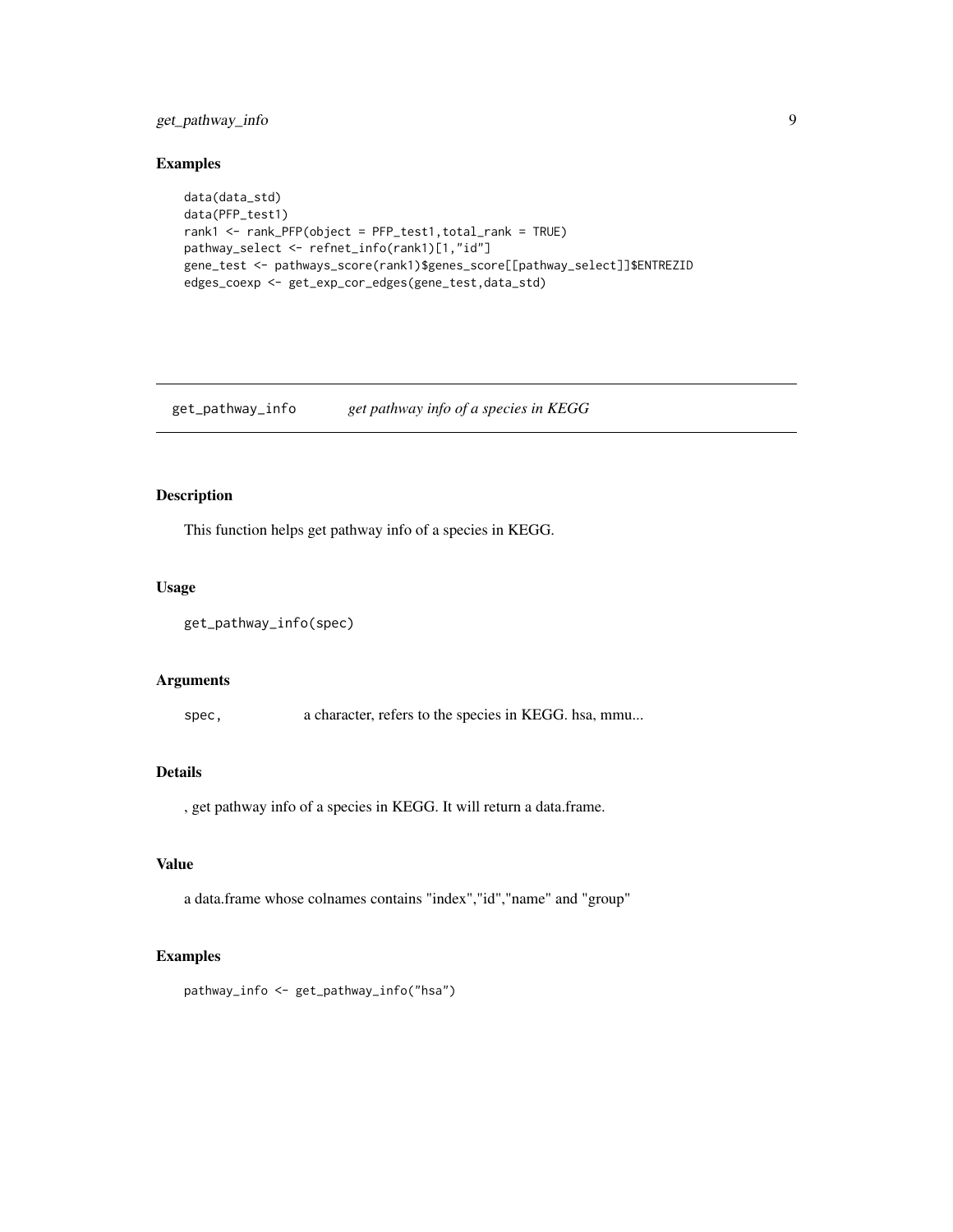<span id="page-9-0"></span>

This function helps update the latest PFPRefnet odject for a species

## Usage

```
get_PFPRefnet(spec, file_root = ".", test_mode = FALSE)
```
## Arguments

| spec,      | a character, refers to the species in KEGG. hsa, mmu |
|------------|------------------------------------------------------|
| file_root. | a character, file dir to download the kgml files.    |
| test_mode. | please set whether to test this function.            |

#### Details

, gupdate the latest PFPRefnet odject for a species in KEGG. It will return a PFPRefnet object.

#### Value

a PFPRefnet object.

## Examples

```
PFPRefnet1 <- get_PFPRefnet("hsa",".",test_mode=TRUE)
```
<span id="page-9-1"></span>group-methods *group information of* PFPRefnet

#### Description

This function contains names of basic groups of the networks and group number, as well as the size of each group

## Usage

```
group(object)
```
## S4 method for signature 'PFPRefnet' group(object)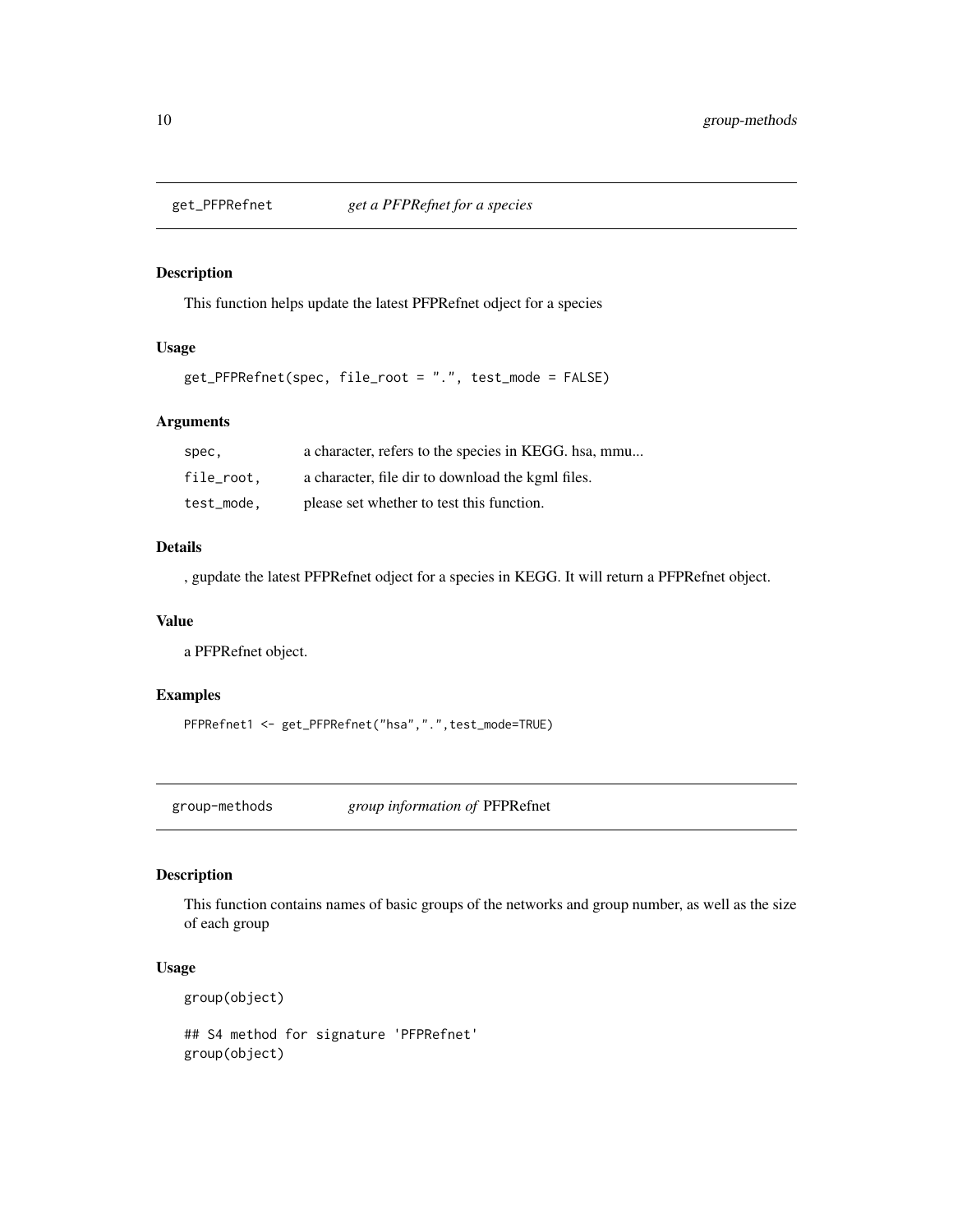## <span id="page-10-0"></span>kegg\_download 11

#### Arguments

object, PFPRefnet class

#### Value

a list contains names of basic groups of the networks and group number, as well as the size of each group

#### See Also

[PFPRefnet-class](#page-15-1)

## Examples

```
data(PFPRefnet_hsa)
group <- group(PFPRefnet_hsa)
```
kegg\_download *download kegg KGML files*

#### Description

This function will download all kegg KGML files assigned by spec.

#### Usage

```
kegg_download(spec, file_root = ".", test_mode = FALSE)
```
## Arguments

| spec.      | a character, refers to the species names in kegg, such as "hsa", "mmu"       |
|------------|------------------------------------------------------------------------------|
| file_root, | a character, refers to the root you want to save kegg pathway kgml files in. |
| test_mode, | please set whether to test this function.                                    |

## Details

Downloading all kegg KGML files assigned by spec from https://www.kegg.jp/kegg/xml/, which may take tens of minutes.

## Value

the kegg KGML files

```
kegg_download(spec,file_root=".", test_mode=TRUE)
```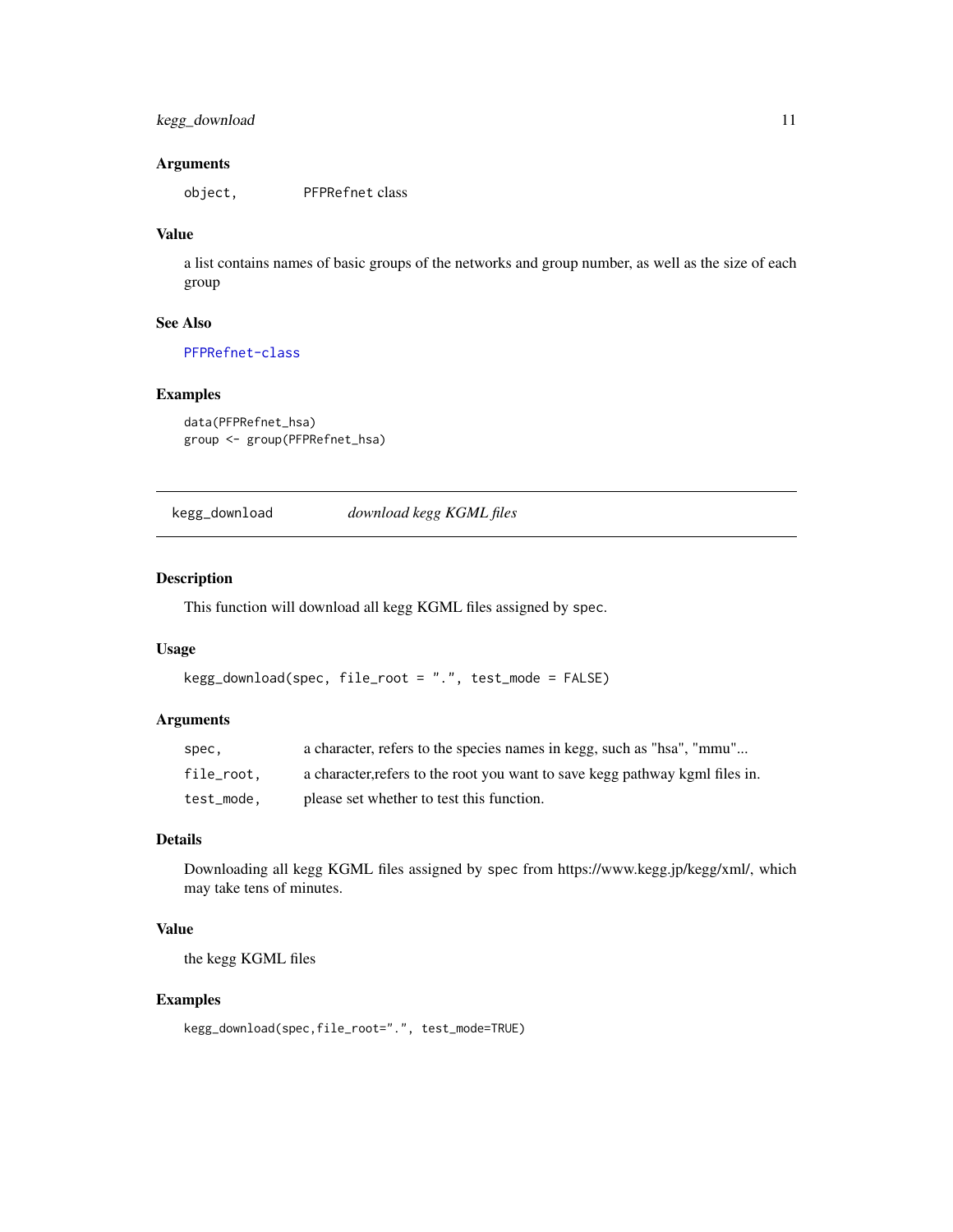<span id="page-11-2"></span><span id="page-11-0"></span>

This function extract the basic networks of PFPRefnet class.

## Usage

```
network(object)
```
## S4 method for signature 'PFPRefnet' network(object)

## Arguments

object, PFPRefnet class

## Value

a graphNEL list of all basic networks

#### See Also

[PFPRefnet-class](#page-15-1)

## Examples

```
data(PFPRefnet_hsa)
network <- network(PFPRefnet_hsa)
```
<span id="page-11-3"></span>net\_info-methods *Basic pathway networks information of* PFPRefnet *class*

## <span id="page-11-1"></span>Description

This function extract the basic networks information of PFPRefnet class.

#### Usage

```
net_info(object)
## S4 method for signature 'PFPRefnet'
net_info(object)
```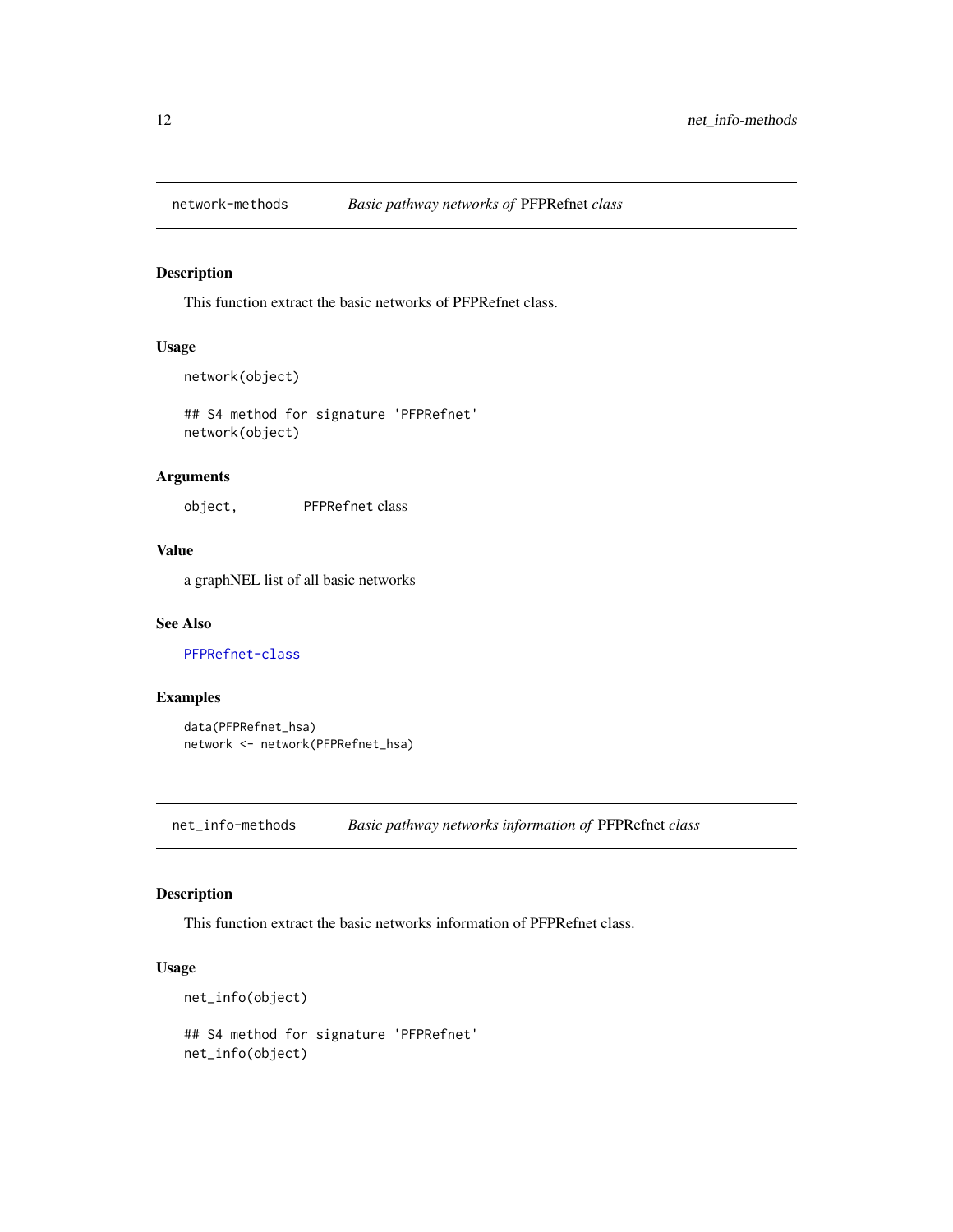#### <span id="page-12-0"></span>Arguments

object, PFPRefnet class

## Value

a dataframe contains basic networks' information

#### See Also

[PFPRefnet-class](#page-15-1)

## Examples

data(PFPRefnet\_hsa) net\_info <- net\_info(PFPRefnet\_hsa)

<span id="page-12-1"></span>net\_names-methods *Names of basic networks*

#### Description

This function extract the network names of PFPRefnet.

## Usage

net\_names(object)

## S4 method for signature 'PFPRefnet' net\_names(object)

#### Arguments

object, PFPRefnet class

#### Value

a vector contains pathway names

## See Also

[PFPRefnet-class](#page-15-1)

## Examples

data(PFPRefnet\_hsa) net\_names <- net\_names(PFPRefnet\_hsa)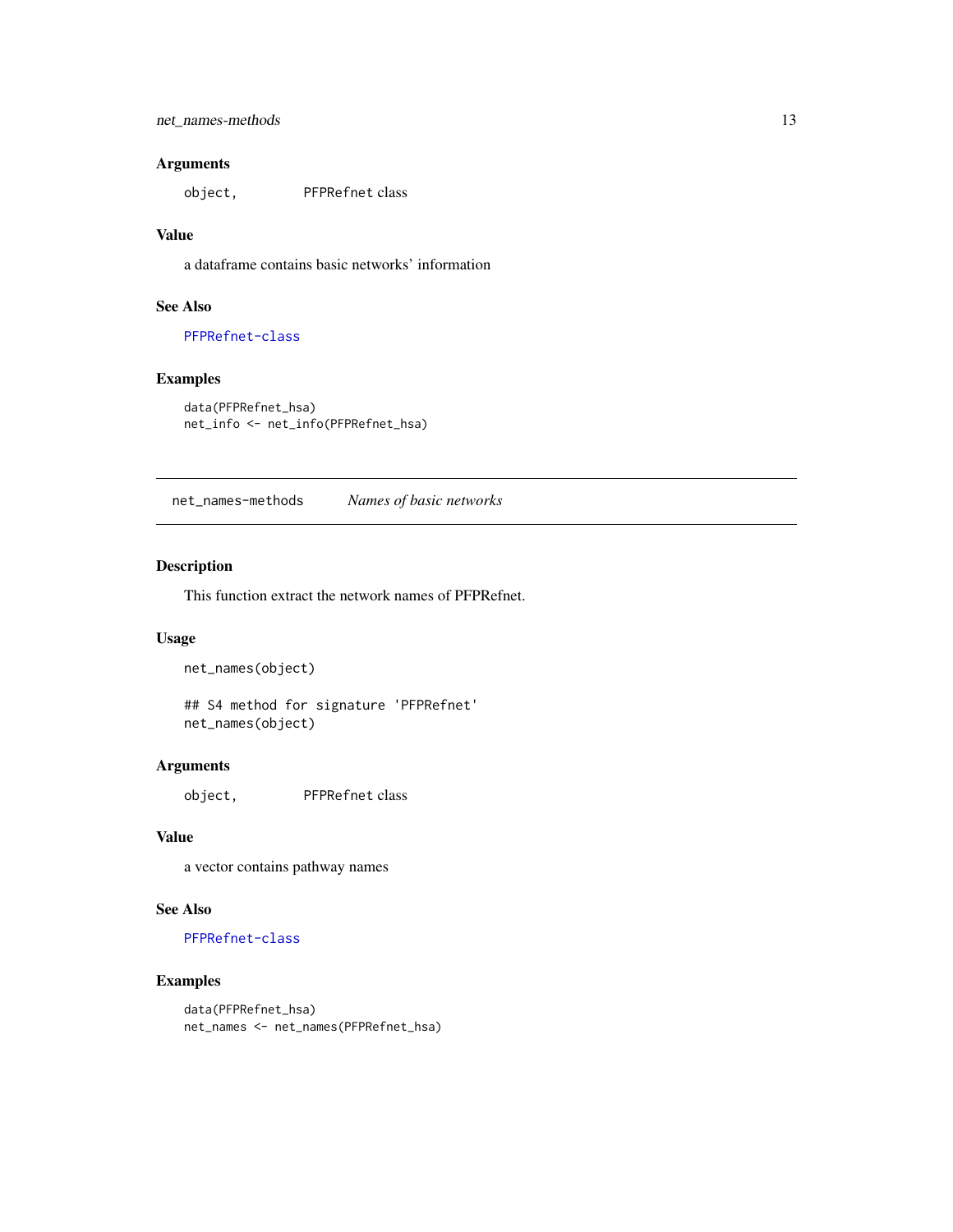```
pathways_score-methods
```
*Basic pathway networks scores of* PFP *class*

## Description

This function can extract the details in pathway fingerprint scores.

## Usage

```
pathways_score(object)
```
## S4 method for signature 'PFP' pathways\_score(object)

#### Arguments

object, PFP class

#### Value

as list, details in pathway fingerprint scores.

#### See Also

[PFP-class](#page-14-1)

## Examples

data(PFP\_test1) pathways\_score <- pathways\_score(PFP\_test1)

pathway\_info *pathway\_info pathway\_info is dataframe of the information of pathway, 539rows, 4columns.*

## Description

pathway\_info pathway\_info is dataframe of the information of pathway, 539rows, 4columns.

#### Format

a list

#### Examples

data(pathway\_info)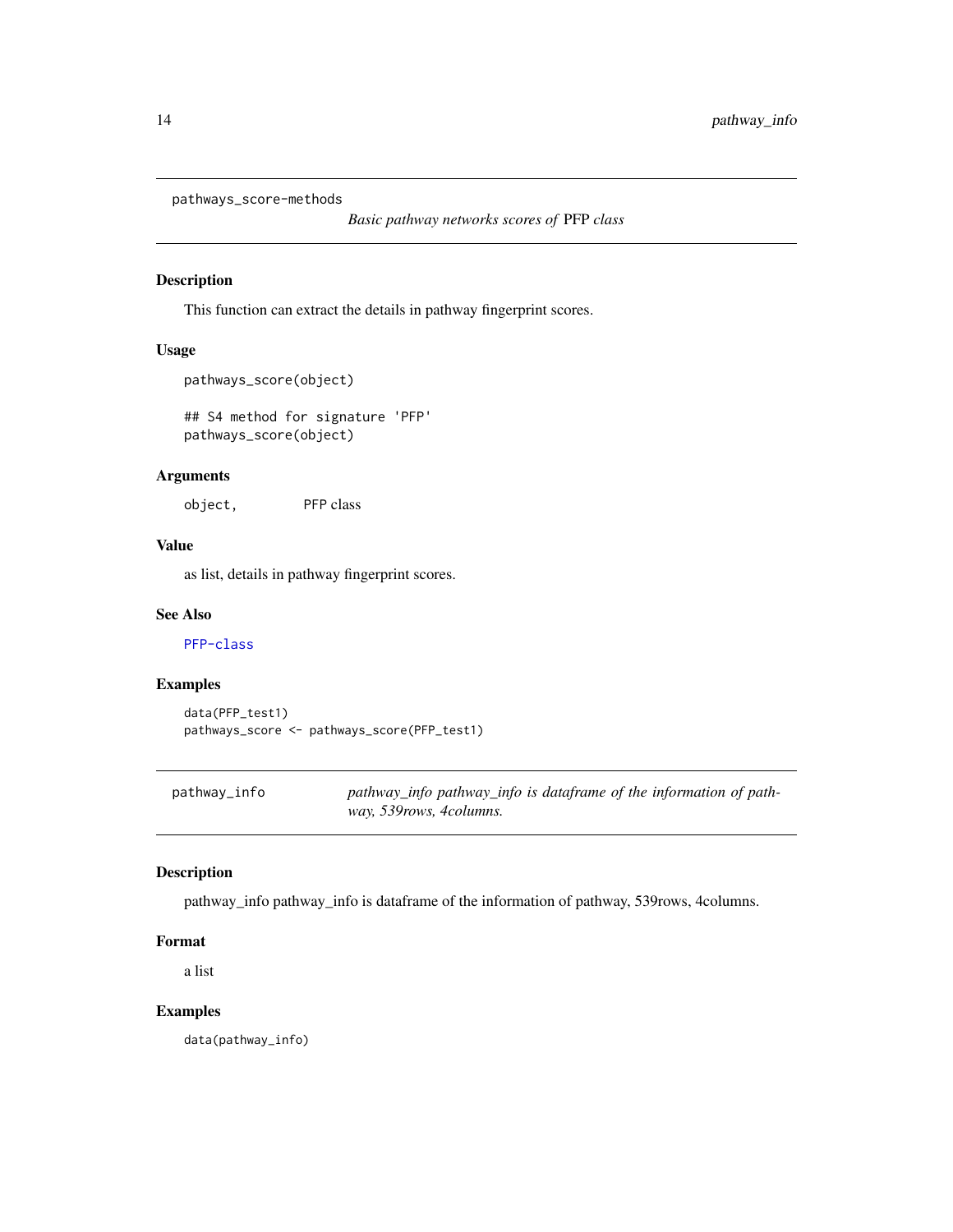<span id="page-14-0"></span>pathway\_info\_hsa *pathway\_info pathway\_info is dataframe of the information of pathway, 539rows, 4columns.*

#### Description

pathway\_info pathway\_info is dataframe of the information of pathway, 539rows, 4columns.

#### Format

a list pathway\_info\_hsa pathway\_info\_hsa is dataframe of the information of pathway, 539rows, 4columns. The main data is about human.

#### Examples

data(pathway\_info\_hsa)

PFP *The NFP package*

#### Description

This package implementation the applications of network finger print method.

<span id="page-14-1"></span>PFP-class PFP-class

#### Description

An S4 object for storing pathway fingerprint scores information.

#### Slots

- pathways\_score, a list contains PFP\_score, stats\_test, genes\_score. PFP\_score is a numeric score indicating the performance of a gene\_list in some pathways.stats\_test is a statistic test for the PFP\_score. genes\_score is the detail scores of every gene in the gene\_list.
- refnet\_info, a data.frame, which contains the specific information of pathway networks. Just be the same as [net\\_info](#page-11-1) in [PFPRefnet-class](#page-15-1), including the index, id, name, group and species.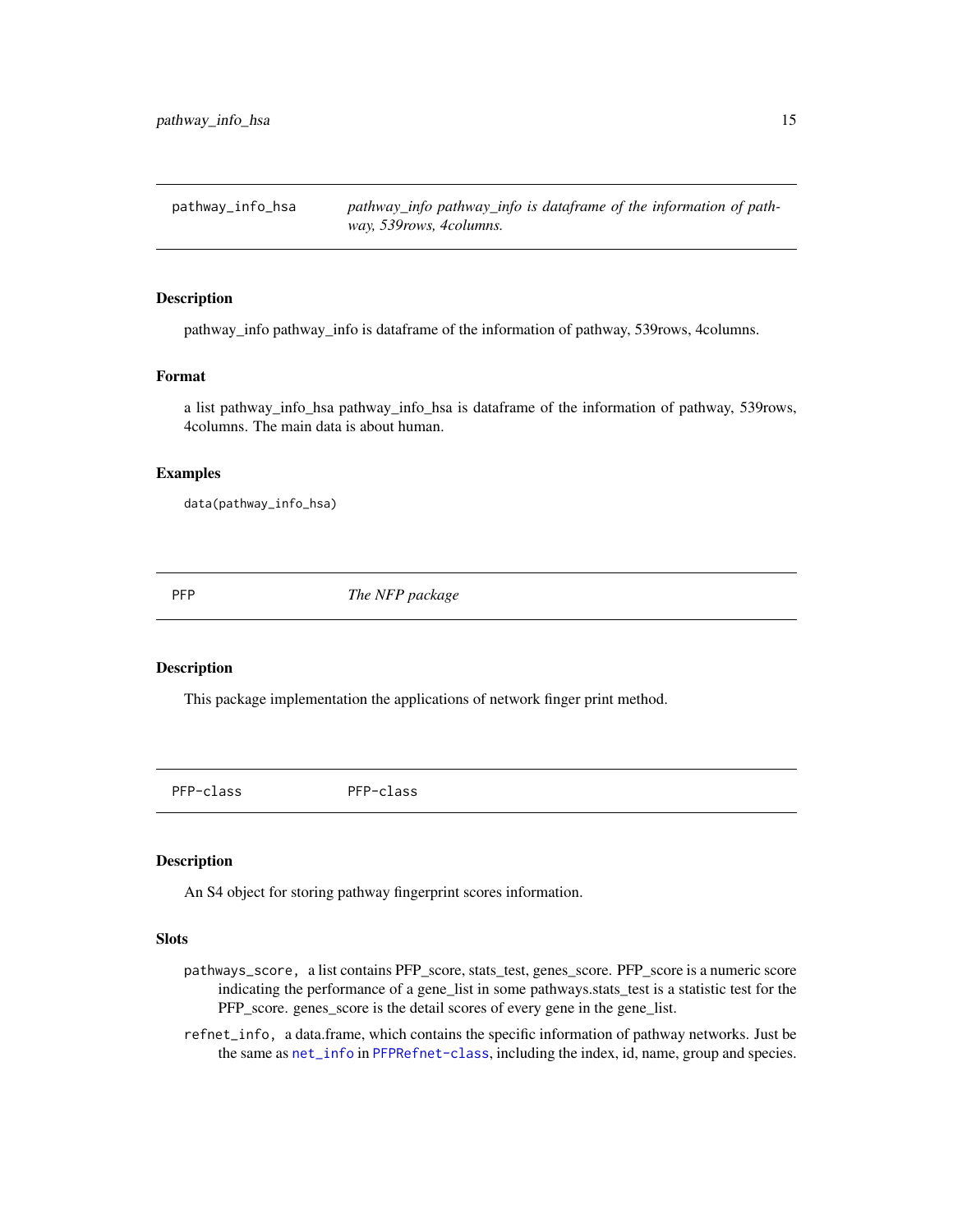#### <span id="page-15-0"></span>method

- pathways\_score, signature(object = "PFP"): extract the pathways score
- refnet\_info, signature(object = "PFP"): extract the pathway networks information
- PFP\_score, signature(object = "PFP"): extract the PFP score
- stats test, signature(object = "PFP"): extract p\_value & p\_adj\_value
- genes\_score, signature(object = "PFP", index=NULL, index\_type = c("pathway\_id","pathway\_name","slice")): extract the genes score
- refnet\_names, signature(object = "PFP"): extract the refnet names
- sub\_PFP, signature(object = "PFP", group\_name = NULL, index = NULL, index\_type = c("slice","pathway\_id") subset of PFP object
- show\_PFP, signature(object = "PFP"): display methods for S4 classes PFP
- plot\_PFP, signature(object, type = "character", p\_size = "numeric", l\_size = 'numeric'): plot the Pathway Fingerprint.
- rank\_PFP signature(object = "PFP", total\_rank = FALSE, decreasing=TRUE) sort the PFP score.

#### See Also

[pathways\\_score-methods](#page-13-1), [refnet\\_info-methods](#page-21-1),[PFP\\_score-methods](#page-17-1), [stats\\_test-methods](#page-25-1), [genes\\_score-methods](#page-3-1), [refnet\\_names-methods](#page-22-1), [sub\\_PFP-methods](#page-27-1), [show\\_PFP-methods](#page-24-1), [plot\\_PFP-methods](#page-19-1), [rank\\_PFP-methods](#page-20-1),

#### Examples

data(PFP\_test1) PFP\_test1

<span id="page-15-1"></span>PFPRefnet-class PFPRefnet-class

#### **Description**

An S4 object for storing PFP reference network information.

## Value

a object of PFPRefnet class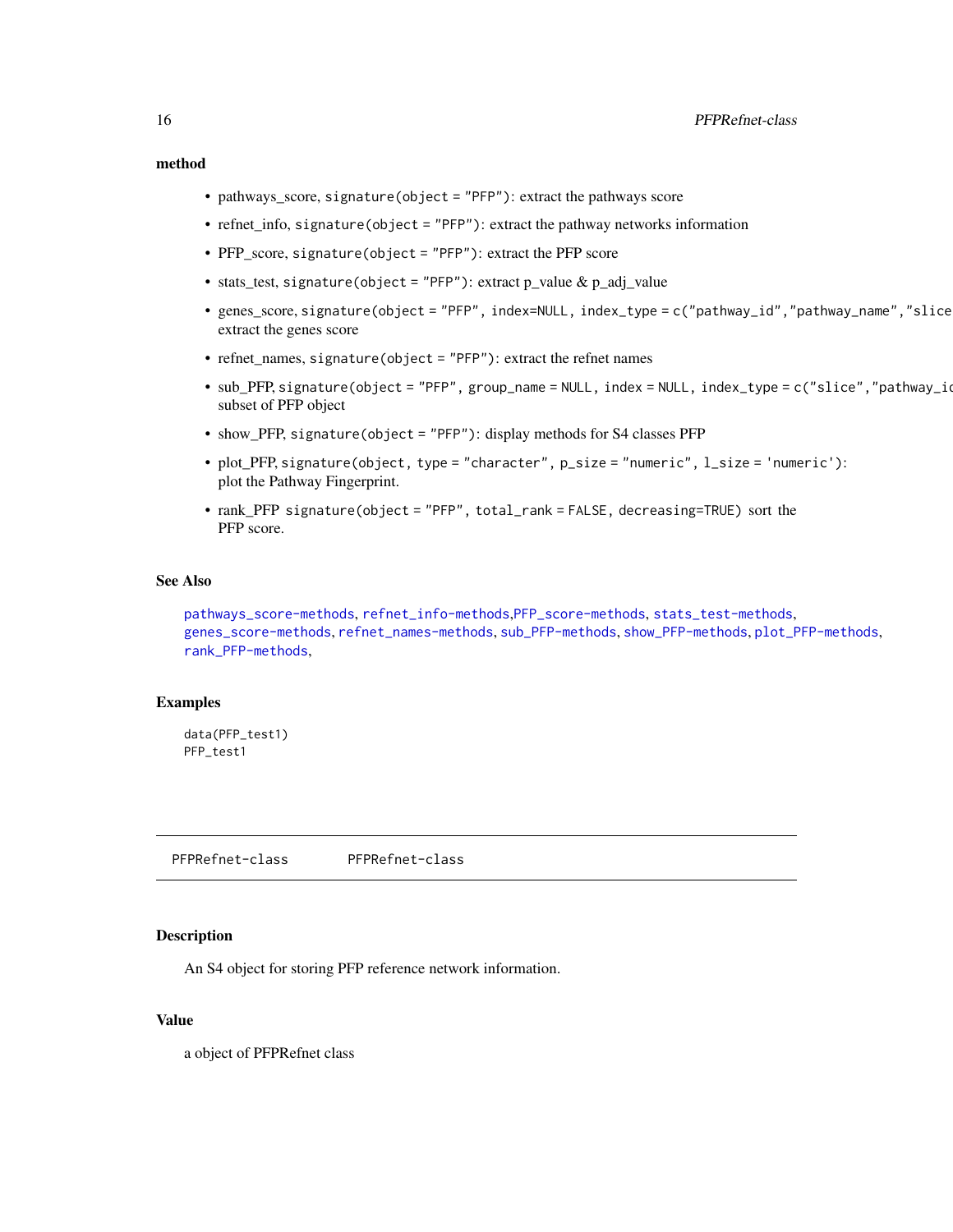#### <span id="page-16-0"></span>PFPRefnet\_hsa 17

#### **Slots**

network, object of graphNEL list represents the basic networks.

- net\_info, a dataframe which contains the index, id, name, group and species.It contains the information of the pathway networks, whose row number is the same with *network*. #'@section method:
	- network, signature(object = "PFPRefnet"): extract networks of PFPRefnet
	- net\_info, signature(object = "PFPRefnet"): extract net information of PFPRefnet
	- group, signature(object = "PFPRefnet"): extract group information
	- net\_names, signature(object = "PFPRefnet"): the names of basic networks
	- subnet, signature(object = "PFPRefnet"): subset basic networks, e.g. a group of a networks or some networks of some given groups
	- show net, signature(object = "PFPRefnet"): display methods for S4 classes PFPRefnet, see also [show\\_net](#page-24-2)

#### See Also

[network-methods](#page-11-2), [net\\_info-methods](#page-11-3), [group-methods](#page-9-1), [net\\_names-methods](#page-12-1), [subnet-methods](#page-26-1), [show\\_net-methods](#page-24-3),

#### Examples

data(PFPRefnet\_hsa) PFPRefnet\_hsa

PFPRefnet\_hsa *Pathway fingerprint data of human*

#### Description

A dataset containing the pathway maps of KEGG PFPRefnet hsa is a PFPRefnet class with network(a list of length 338), net\_info

#### Format

A PFPRefnet object, more details see [PFPRefnet-class](#page-15-1)

#### See Also

[PFPRefnet-class](#page-15-1)

#### Examples

data(PFPRefnet\_hsa)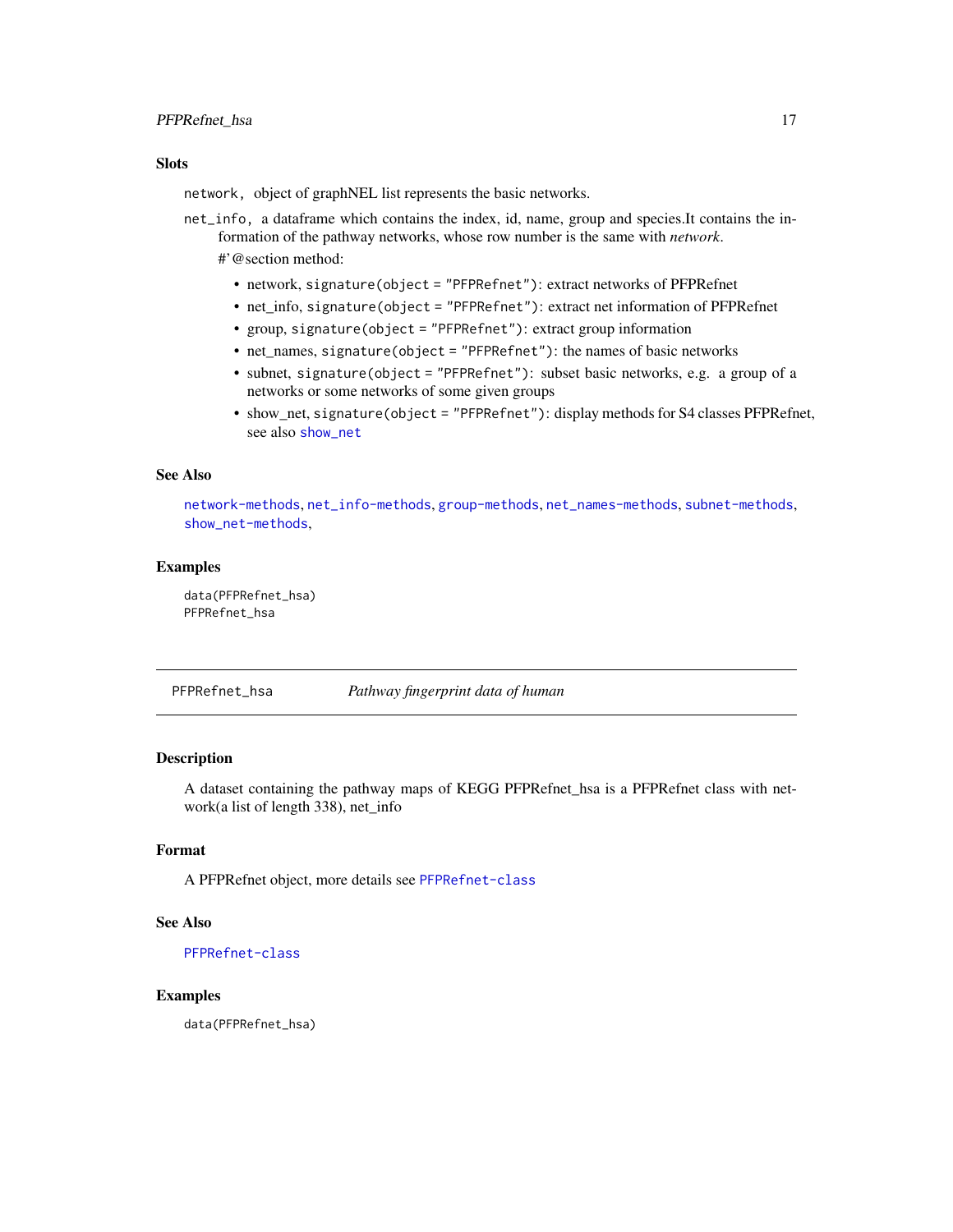<span id="page-17-0"></span>

A dataset containing the pathway maps of KEGG PFPRefnet\_mmu a PFPRefnet class with network(a list of length 334), net\_info (a datafame, 334rows and 5 columns), the main data is about mouse.

## Format

A PFPRefnet object, more details see [PFPRefnet-class](#page-15-1)

#### See Also

[PFPRefnet-class](#page-15-1)

#### Examples

data(PFPRefnet\_mmu)

<span id="page-17-1"></span>PFP\_score-methods *The score of* PFP

#### Description

This function can extract the PFP\_score of PFP.

#### Usage

```
PFP_score(object)
```
## S4 method for signature 'PFP' PFP\_score(object)

#### Arguments

object, PFP class

#### Value

the PFP\_score

## See Also

[PFP-class](#page-14-1)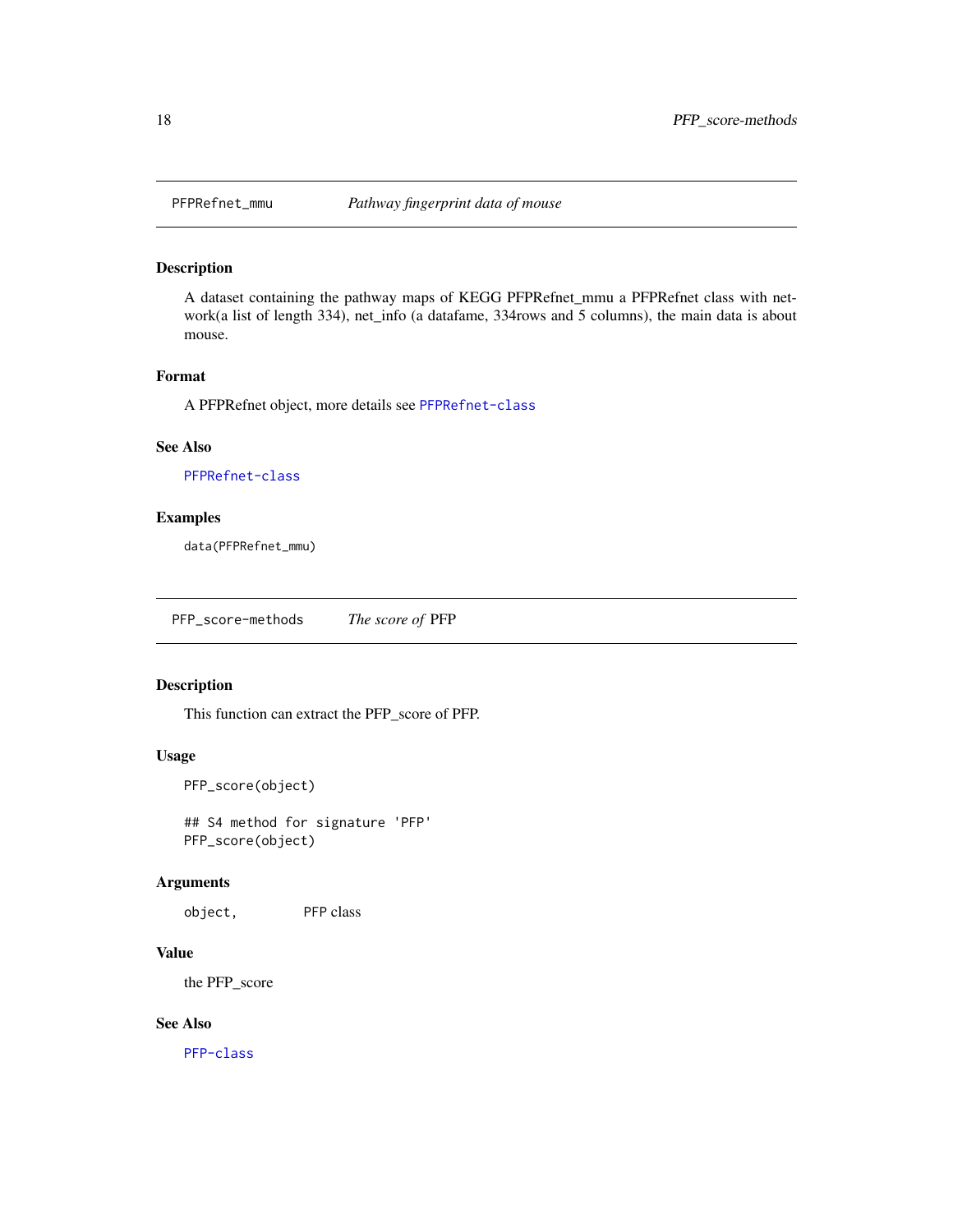#### <span id="page-18-0"></span> $PFP_test1$  19

## Examples

```
data(PFP_test1)
PFP_score <- PFP_score(PFP_test1)
```
PFP\_test1 *PFP\_test1*

## Description

A dataset of PFP class a PFP class with pathways\_score(a list of length 3), refnet\_info (a datafame, 338rows and 3 columns), the main data is about human.

#### Format

A PFPRefnet object,

#### See Also

[PFP-class](#page-14-1)

## Examples

data(PFP\_test1)

PFP\_test2 *PFP\_test2*

## Description

A dataset of PFP class

#### Format

A PFPRefnet object,

## Details

a PFP class with pathways\_score(a list of length 3), refnet\_info (a datafame, 338rows and 3 columns), the main data is about human.

#### See Also

[PFP-class](#page-14-1)

#### Examples

data(PFP\_test2)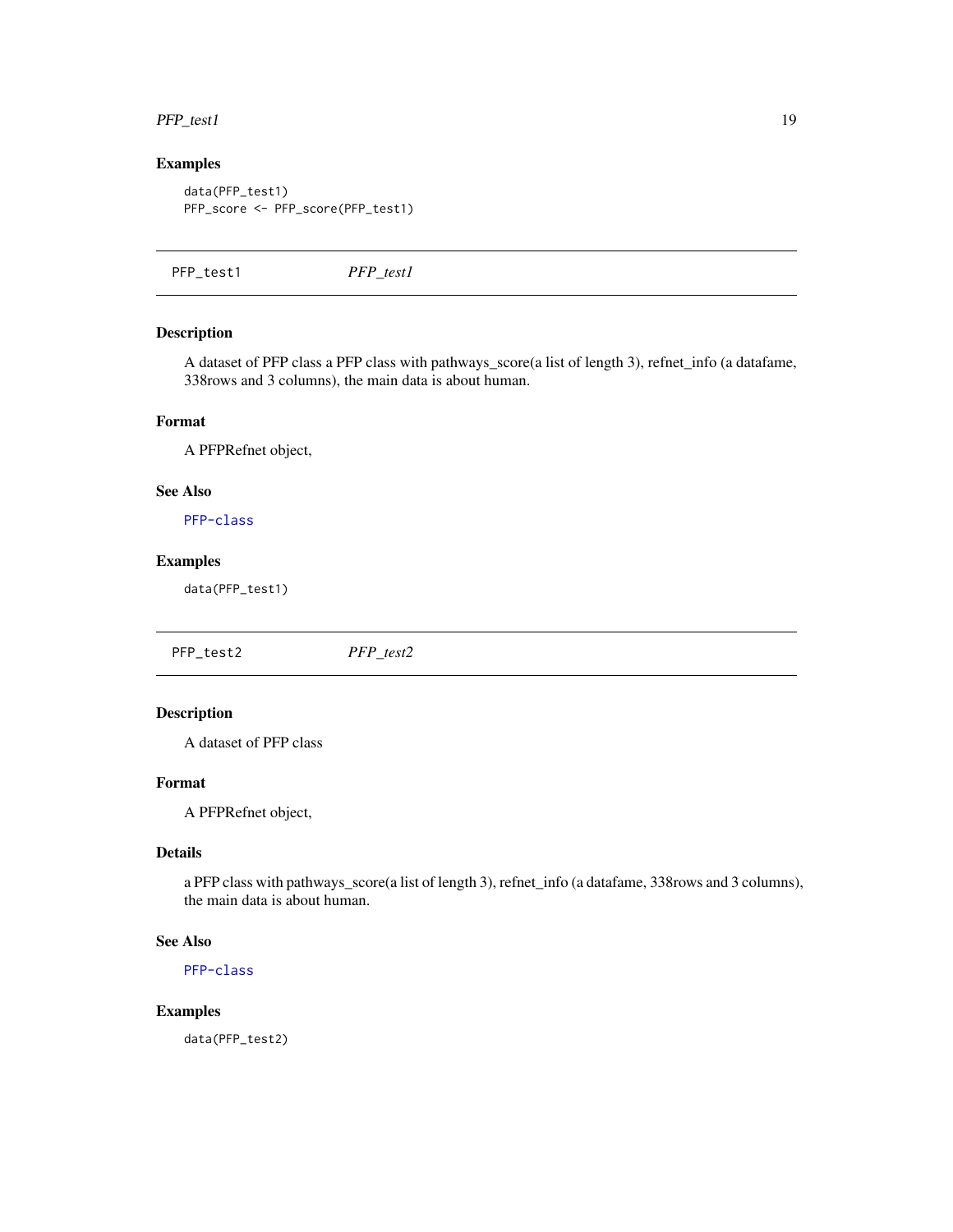<span id="page-19-1"></span><span id="page-19-0"></span>plot\_PFP-methods *Plot PFP results*

## Description

Function for visualization PFP results.

#### Usage

```
plot_PFP(
  object,
  type = c("matchstick", "line", "point"),
  p\_size = 1,
  l\_size = 0.5)
## S4 method for signature 'PFP'
plot_PFP(
  object,
  type = c("matchstick", "line", "point"),
  p\_size = 1,
  l\_size = 0.5\mathcal{L}
```
## Arguments

| object, | PFP class                                                                                                  |
|---------|------------------------------------------------------------------------------------------------------------|
| type,   | types of the visaulization of <i>PFP</i> object, 'matchstick', 'line','point'. Default is<br>'matchstick'. |
| p_size, | point size of plot, default is 1.                                                                          |
| l_size, | line size of plot, default is 0.5.                                                                         |

## Value

a plot of PFP

#### See Also

[PFP-class](#page-14-1)

```
data(PFP_test1)
plot_PFP(PFP_test1,'line', p_size = 1, l_size = 0.5)
```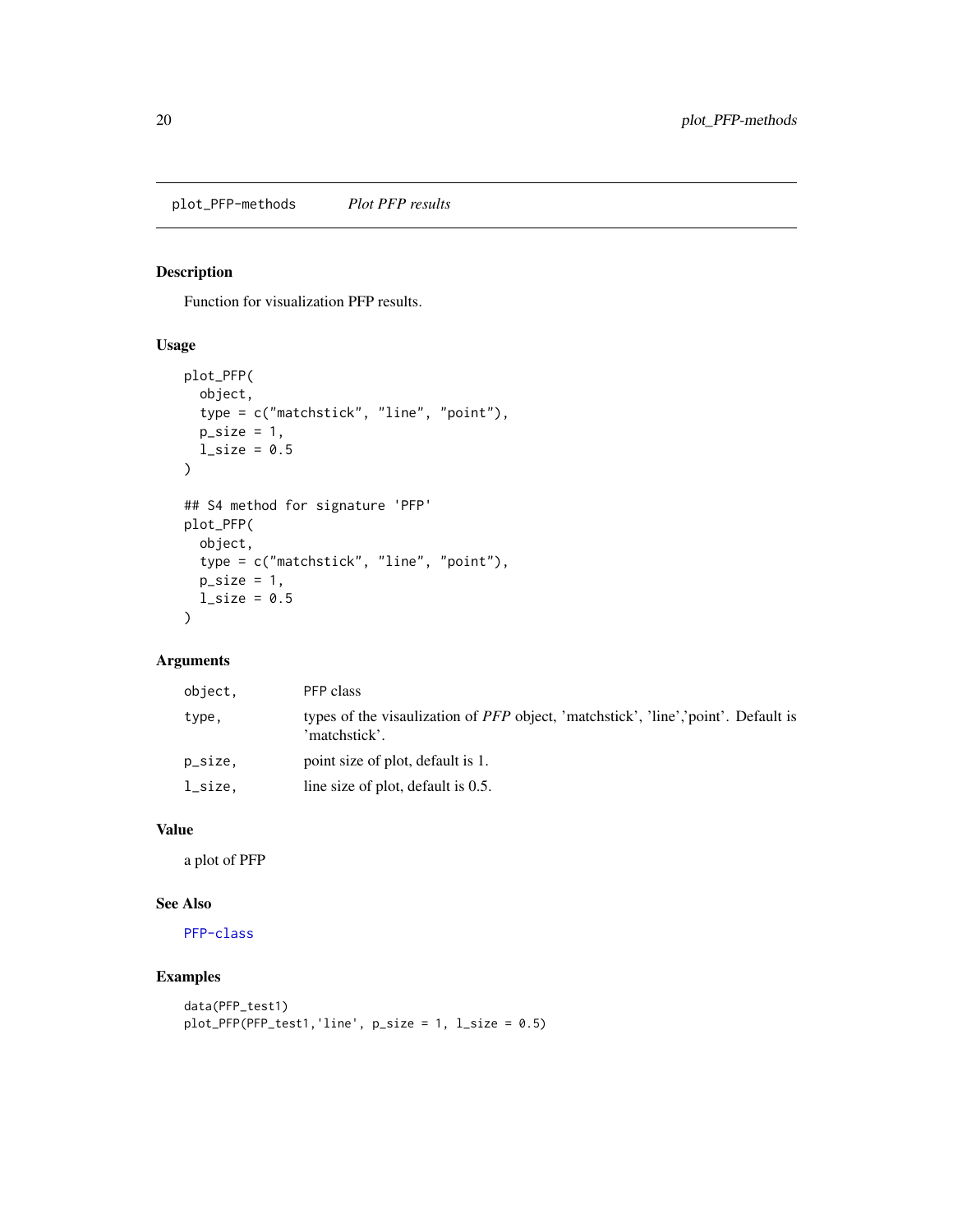<span id="page-20-0"></span>

Function for visualization multiple PFPs.

## Usage

```
plot_PFPlist(object, l_size = 0.5)
```
## Arguments

| object, | PFP a list of PFP.                 |
|---------|------------------------------------|
| l_size, | line size of plot, default is 0.5. |

## Value

plot the PFP list

## See Also

[PFP-class](#page-14-1)

## Examples

```
data(PFP_test1)
pfp_list <- list(a=PFP_test1)
plot_PFPlist(pfp_list)
```
<span id="page-20-1"></span>rank\_PFP-methods *rank PFPscore*

## Description

rank the PFP object by the value of PFP\_score.

#### Usage

```
rank_PFP(
  object,
  total_rank = FALSE,
  decreasing = TRUE,
  thresh_slot = "p_adj_value",
  threshold\_value = 0.05\mathcal{L}
```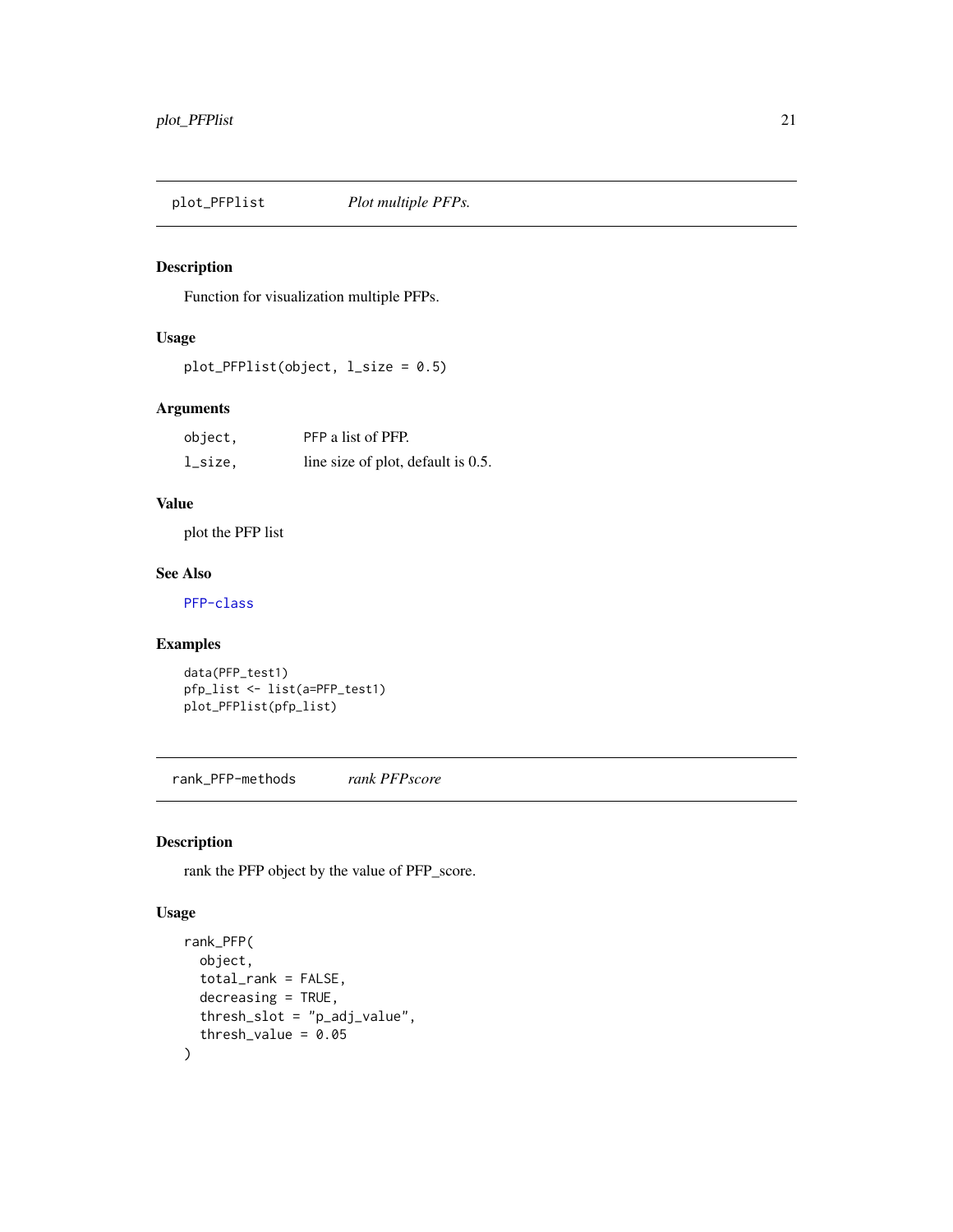```
## S4 method for signature 'PFP'
rank_PFP(
 object,
  total_rank = FALSE,
 decreasing = TRUE,
  thresh_slot = "p_adj_value",
  thresh_value = 0.05)
```
#### Arguments

| object.       | PFP class                                                                                                                                                                                                                                                                                        |
|---------------|--------------------------------------------------------------------------------------------------------------------------------------------------------------------------------------------------------------------------------------------------------------------------------------------------|
| total_rank,   | a logical, whether to rank in total range, the default is <i>TRUE</i>                                                                                                                                                                                                                            |
| decreasing,   | a logical, Sorting method, the default is TRUE                                                                                                                                                                                                                                                   |
| thresh_slot.  | a character, it could be 'p_value' or 'p_adj_value', it means the threshold slot to<br>choose for select the significant pathway. Default is 'p_adj_value'.It also could<br>be <i>NULL</i> , it means that you don't want to select the significant pathway and you<br>will select all pathways. |
| thresh_value, | a numeric, threshold value of 'p_value' or 'p_adjust_value' for pathway selec-<br>tion                                                                                                                                                                                                           |

## Value

a ranked PFP object.

#### See Also

[PFP-class](#page-14-1)

## Examples

```
data(PFP_test1)
rank_PFP(PFP_test1,
       total_rank=FALSE,
       decreasing=TRUE,
       thresh_slot="p_adj_value",
        thresh_value = 0.05)
```
<span id="page-21-1"></span>refnet\_info-methods *Basic network information of* PFP *class*

## Description

This function extract the detail information of reference pathway networks.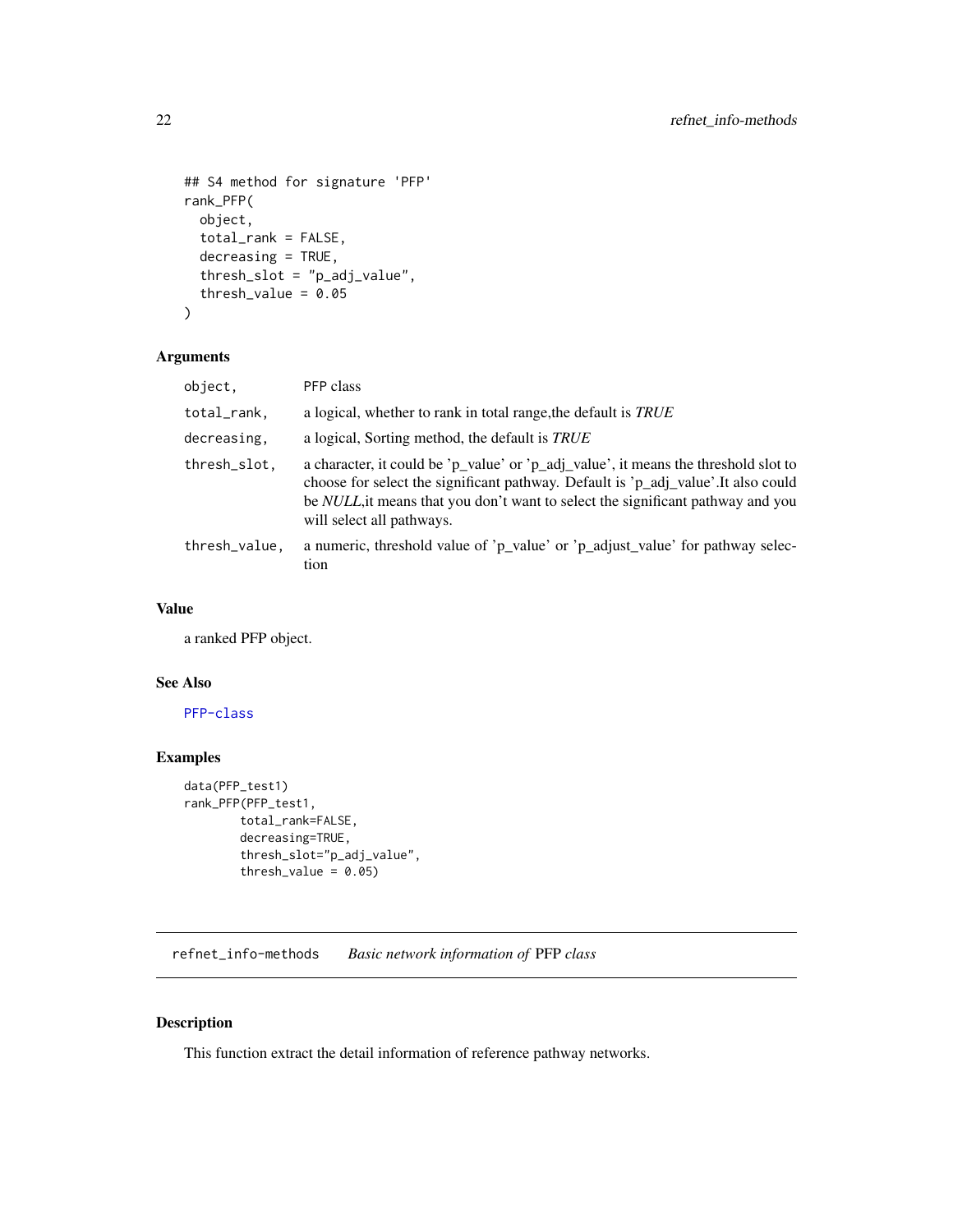## <span id="page-22-0"></span>refnet\_names-methods 23

## Usage

refnet\_info(object)

## S4 method for signature 'PFP' refnet\_info(object)

#### Arguments

object, PFP class

#### Value

detail information of reference pathway networks

#### See Also

[PFP-class](#page-14-1)

## Examples

```
data(PFP_test1)
refnet_info <- refnet_info(PFP_test1)
```
<span id="page-22-1"></span>refnet\_names-methods *Names of basic networks*

## Description

This function extract the reference pathway network names of PFP.

#### Usage

```
refnet_names(object)
```
## S4 method for signature 'PFP' refnet\_names(object)

## Arguments

object, PFPRefnet class

## Value

a vector contains pathway names

```
data(PFP_test1)
refnet_names <- refnet_names(PFP_test1)
```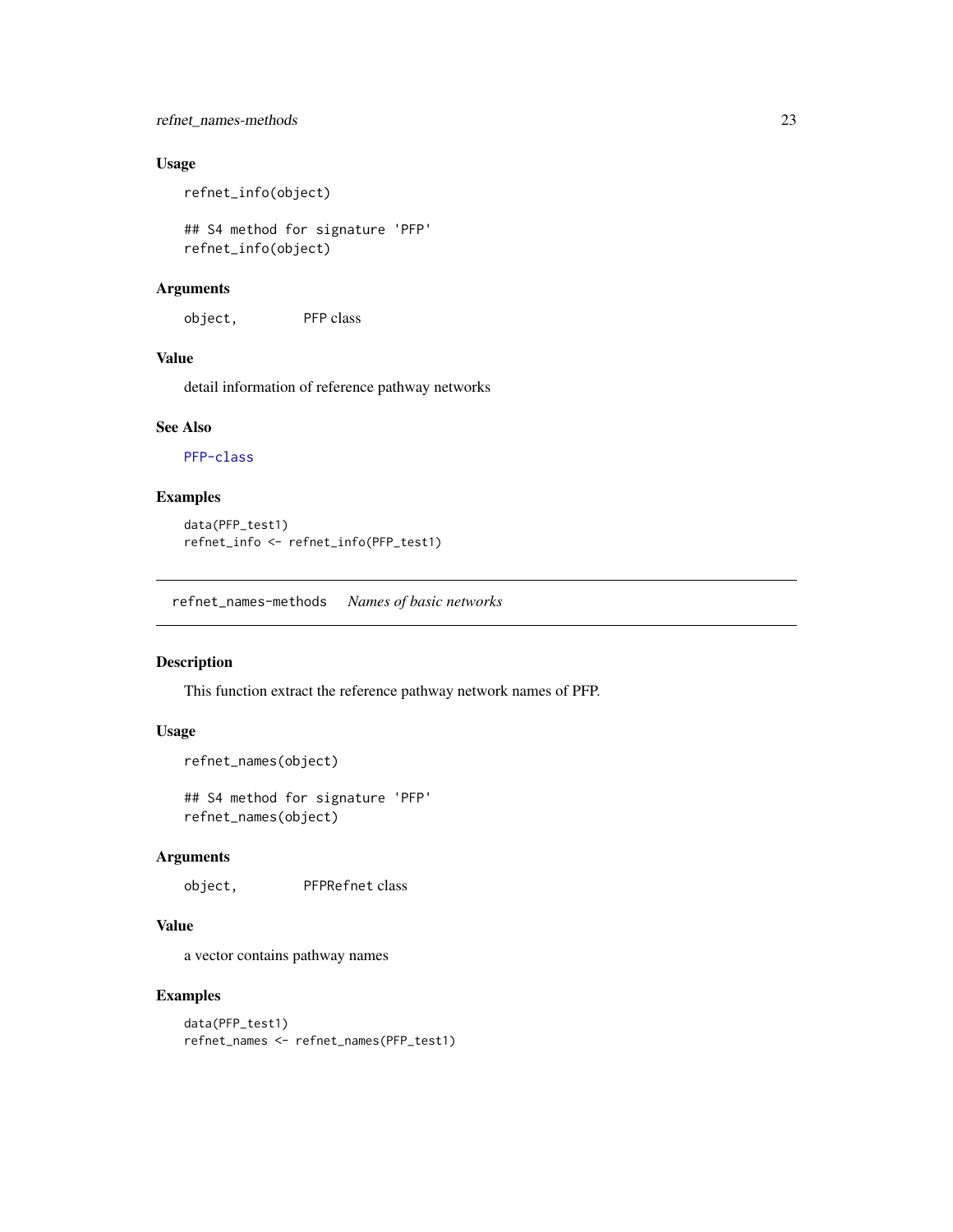<span id="page-23-0"></span>result\_PFP-methods *result of the PFP object.*

## Description

get the result of the PFP object.

#### Usage

```
result_PFP(object, thresh_slot = NULL, thresh_value = 0.05)
## S4 method for signature 'PFP'
result_PFP(object, thresh_slot = NULL, thresh_value = 0.05)
```
## Arguments

| object.       | PFP class                                                                                                                                                                                                                                                      |
|---------------|----------------------------------------------------------------------------------------------------------------------------------------------------------------------------------------------------------------------------------------------------------------|
| thresh_slot.  | a character, it could be 'p_value' or 'p_adj_value', it means the threshold slot<br>to choose for select the significant pathway. Default is <i>NULL</i> , it means that you<br>don't want to select the significant pathway and you will select all pathways. |
| thresh_value. | a numeric, threshold value of 'p_value' or 'p_adjust_value' for pathway selec-<br>tion, Default is 0.05.                                                                                                                                                       |

## Value

the scores and the information of PFP object.

## See Also

[PFP-class](#page-14-1)

```
data(PFP_test1)
result_PFP(PFP_test1,
       thresh_slot="p_adj_value",
       thresh_value = 0.05)
```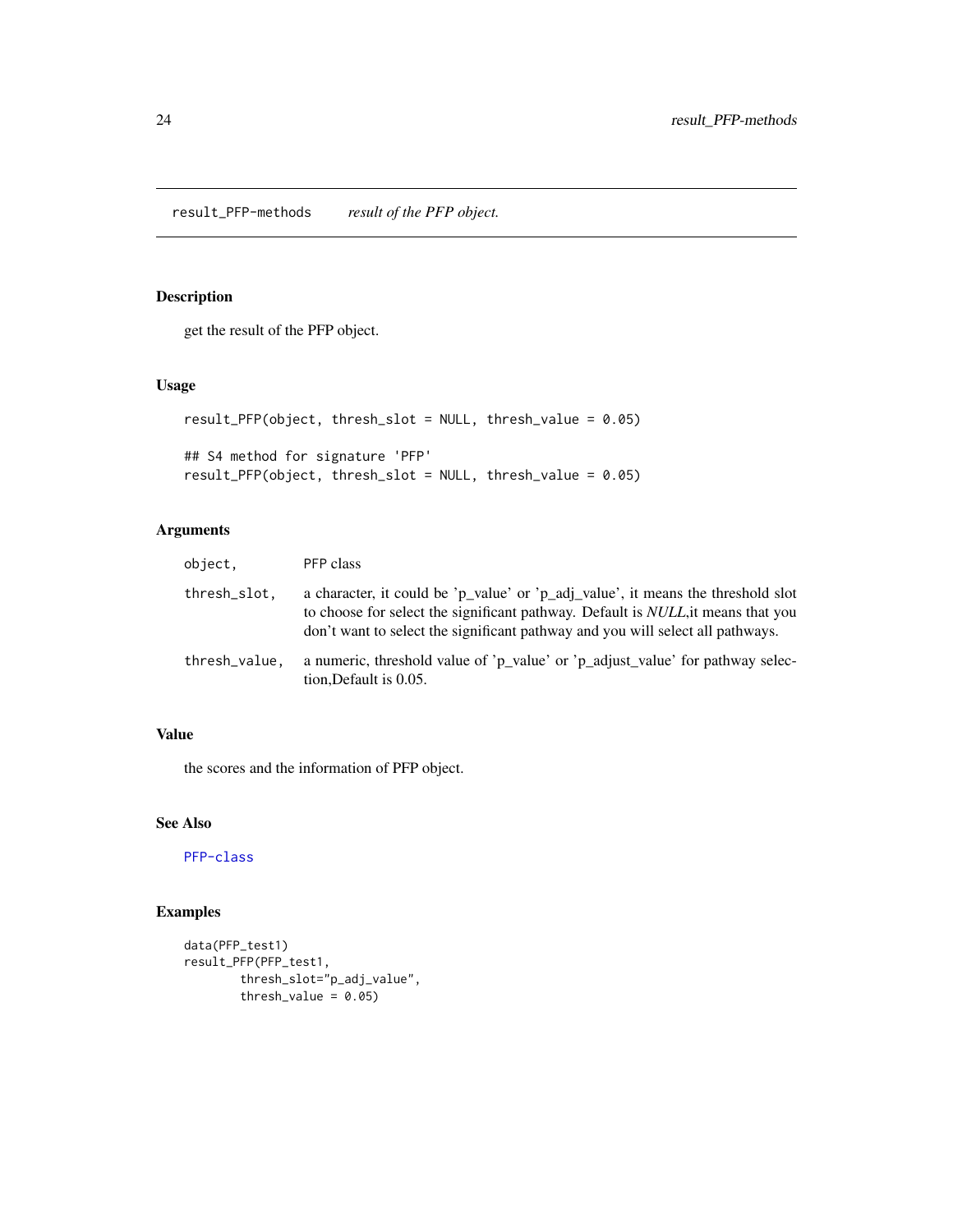<span id="page-24-3"></span><span id="page-24-2"></span><span id="page-24-0"></span>

show method short for PFPRefnet object

## Usage

show\_net(object)

## S4 method for signature 'PFPRefnet' show\_net(object)

## Arguments

object, PFPRefnet object

#### Value

show the network

#### See Also

[PFPRefnet-class](#page-15-1)

## Examples

data(PFPRefnet\_hsa) show\_net(PFPRefnet\_hsa)

show\_PFP *The show\_PFP generic function*

## <span id="page-24-1"></span>Description

Show a short summary for PFP object.

## Usage

```
show_PFP(object)
```
## S4 method for signature 'PFP' show\_PFP(object)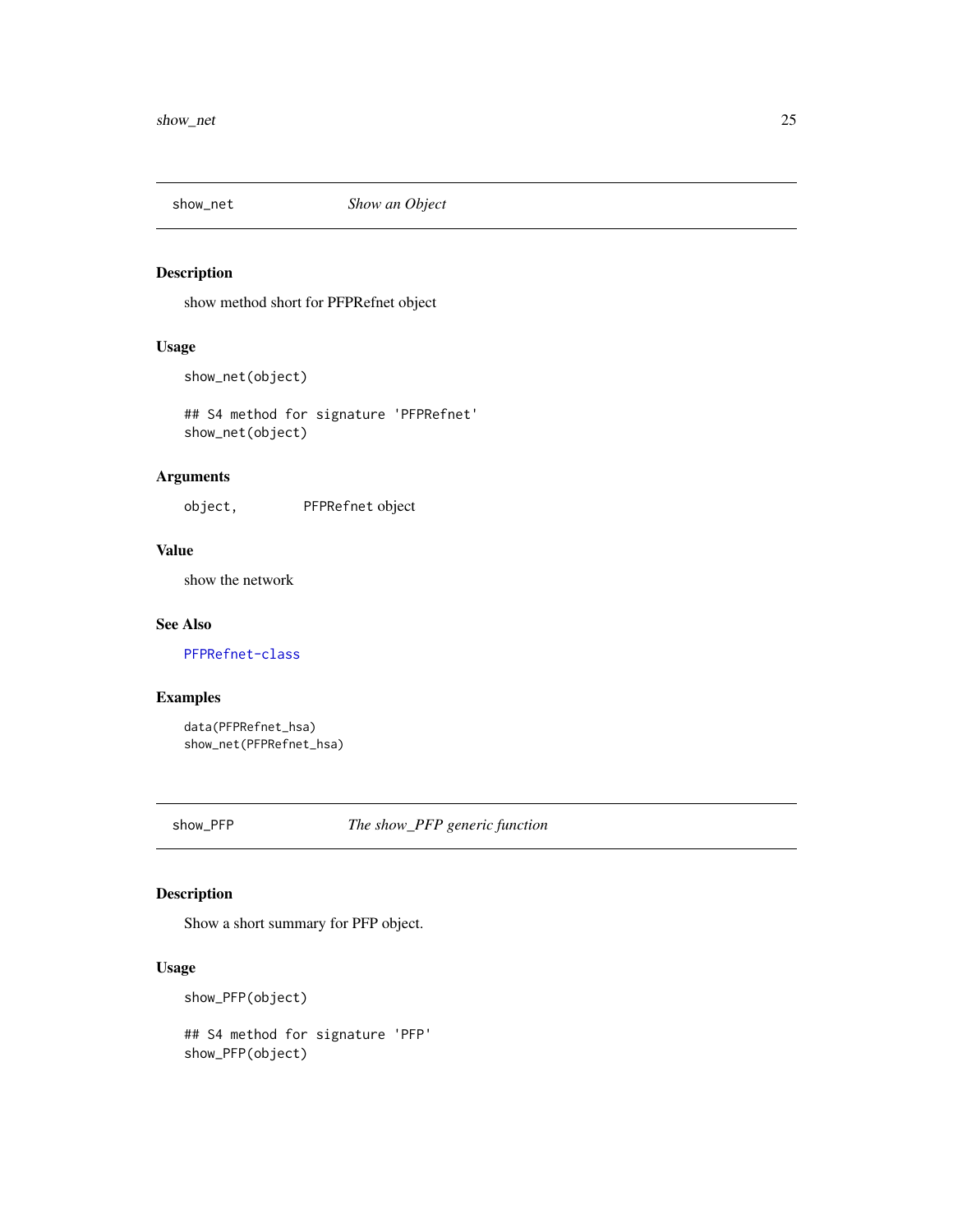## Arguments

object, PFP object

## Value

show the PFP

## Examples

data(PFP\_test1) show\_PFP(PFP\_test1)

<span id="page-25-1"></span>stats\_test-methods *The P value of* PFP

## Description

This function can extract the result of statistical analysis

## Usage

```
stats_test(object)
```
## S4 method for signature 'PFP' stats\_test(object)

## Arguments

object, PFP class

## Value

Statistical test result of each pathway score

## See Also

## [PFP-class](#page-14-1)

```
data(PFP_test1)
stats_test <- stats_test(PFP_test1)
```
<span id="page-25-0"></span>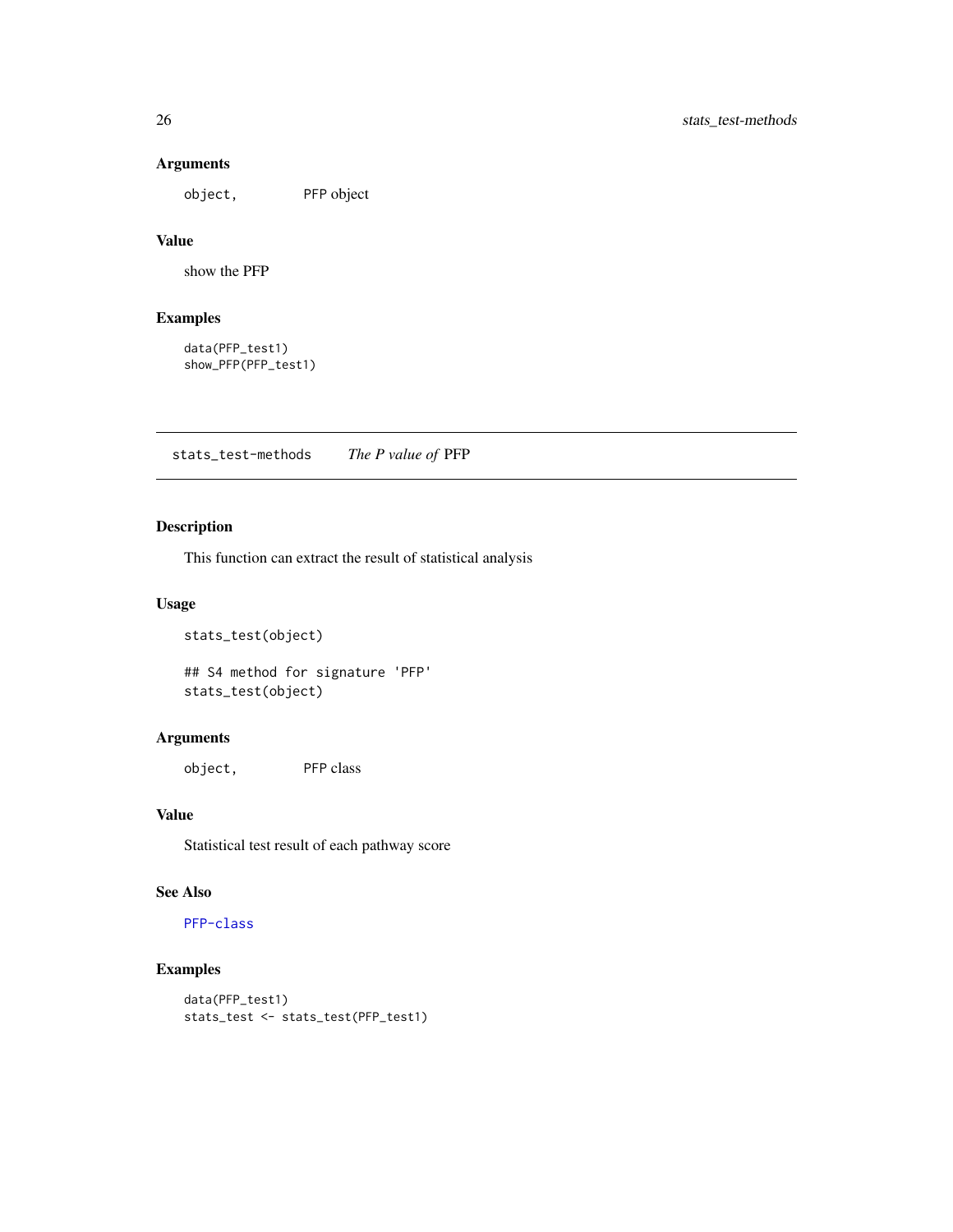<span id="page-26-1"></span><span id="page-26-0"></span>subnet-methods *Subset the basic networks*

#### Description

Extract or Replace parts of the PFPRefnet.

#### Usage

```
subnet(
  object,
  group_name = NULL,
  index = NULL,index_type = c("slice", "pathway_id", "pathway_name")
\lambda## S4 method for signature 'PFPRefnet'
subnet(
  object,
 group_name = NULL,
  index = NULL,index_type = c("slice", "pathway_id", "pathway_name")
\lambda
```
#### Arguments

| object,     | PFPRefnet class.                                                                                                                                                                                                                                                 |
|-------------|------------------------------------------------------------------------------------------------------------------------------------------------------------------------------------------------------------------------------------------------------------------|
| group_name. | character, indicating the groups to subset.                                                                                                                                                                                                                      |
| index.      | NULL or a list contains slice/numeric, character, specifying elements to extract.<br>This parameter' length must be the same as group_name. Default is <i>NULL</i> ,<br>indicating extract all the networks of a group. See <i>details</i> for more information. |
| index_type. | character, the type pf index, which could be "slice", "id", "name".                                                                                                                                                                                              |

#### Details

This function help users to extract the specific networks for customized analysis, which could be of entire group networks or some part of a specific group networks.

Note, the index argument is only worked while the group\_name argument is consideration, which means group\_name is not *NULL*. And the length must be the same as group\_name. Default is *NULL*, indicating extract the entire group basic networks.

#### Value

sub the network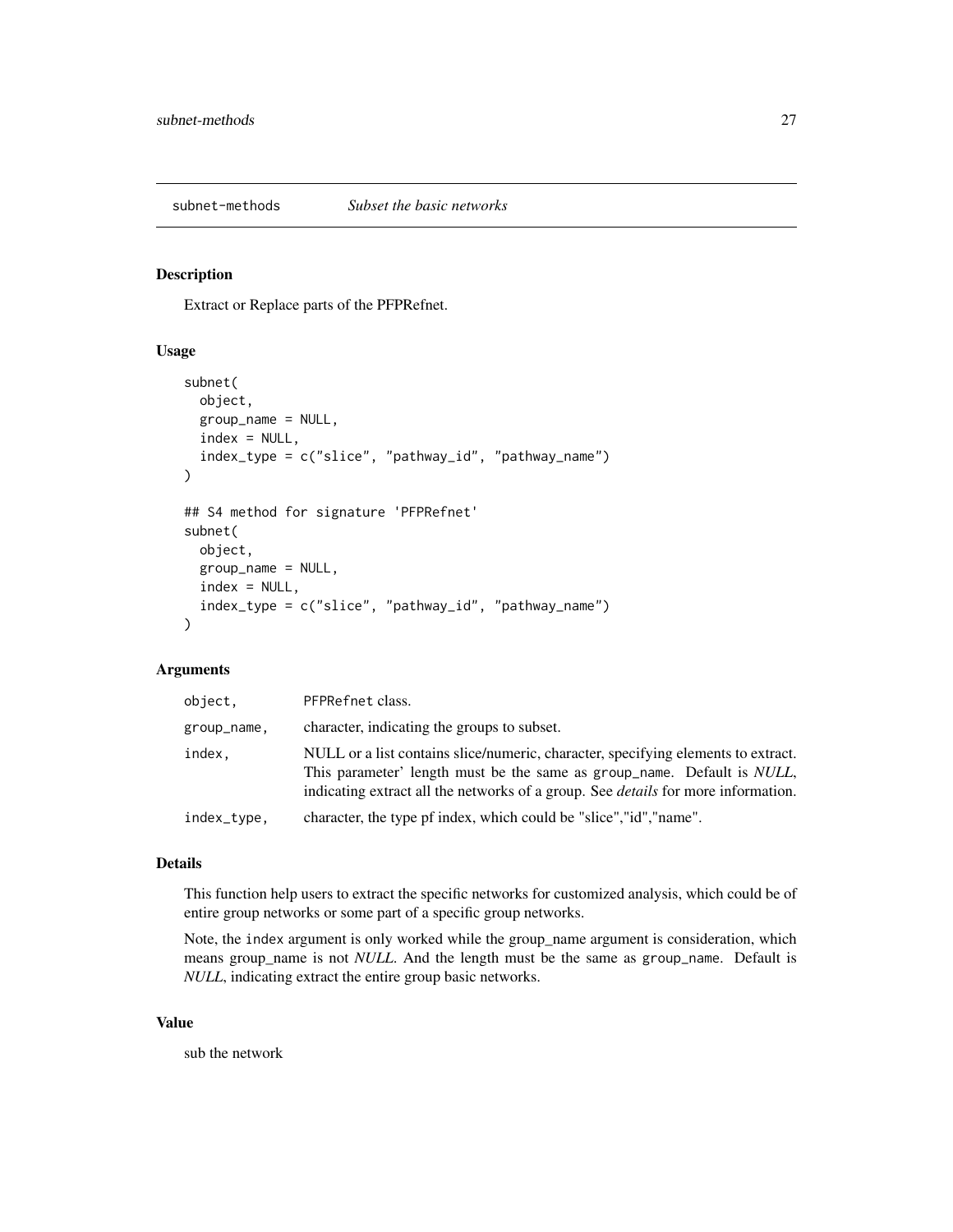## See Also

[PFPRefnet-class](#page-15-1)

## Examples

```
data(PFPRefnet_hsa)
subnet <- subnet(PFPRefnet_hsa)
```
<span id="page-27-1"></span>sub\_PFP-methods *subset of PFP object*

#### Description

This function extract the subsets of PFP-class.

## Usage

```
sub_PFP(
 object,
 group_name = NULL,
 index = NULL,index_type = c("slice", "pathway_id", "pathway_name")
)
## S4 method for signature 'PFP'
sub_PFP(
 object,
 group_name = NULL,
 index = NULL,index_type = c("slice", "pathway_id", "pathway_name")
\mathcal{L}
```
## Arguments

| object.     | PFP class                                                                                                                                                                                                                                                                                   |
|-------------|---------------------------------------------------------------------------------------------------------------------------------------------------------------------------------------------------------------------------------------------------------------------------------------------|
| group_name, | the group name in kegg                                                                                                                                                                                                                                                                      |
| index.      | the index of pathway, NULL or a list contains slice/numeric, character, specify-<br>ing elements to extract. This parameter' length must be the same as group name.<br>Default is <i>NULL</i> , indicating extract all the networks of a group. See <i>details</i> for<br>more information. |
| index_type, | the index type, such as "slice", "pathway_id", "pathway_name"                                                                                                                                                                                                                               |

<span id="page-27-0"></span>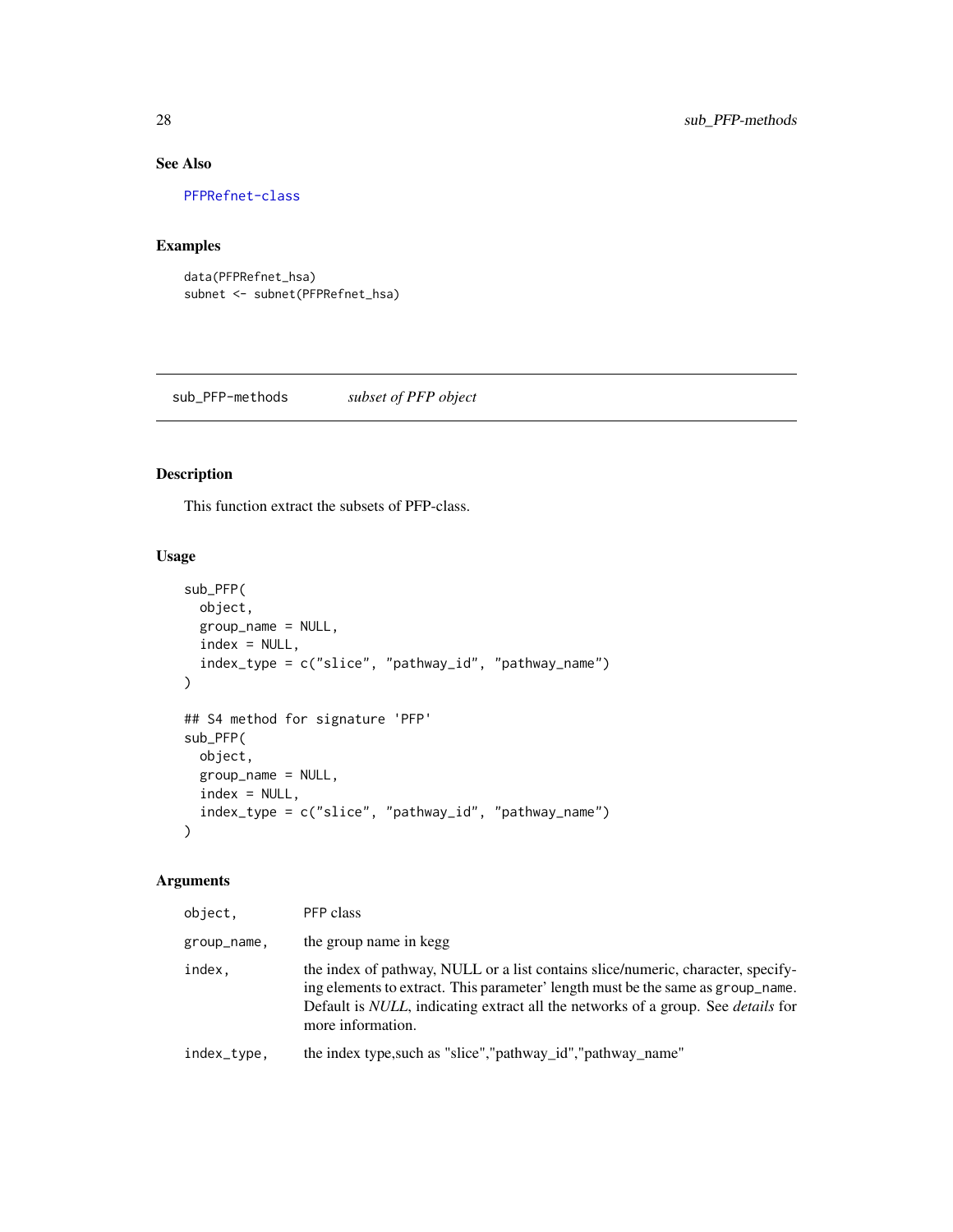## <span id="page-28-0"></span>Details

This function help users to extract the specific networks PFPscores for customized analysis, which could be of entire group PFP or some part of a specific group PFP.

Note, the index argument is only worked while the group\_name argument is consideration, which means group\_name is not *NULL*. And the length must be the same as group\_name. Default is *NULL*, indicating extract the entire PFP.

#### Value

a PFP object contains just the selected elements.

#### See Also

[PFP-class](#page-14-1)

#### Examples

data(PFP\_test1) PFP\_test1

trans\_edges\_id *trans\_edges\_id*

## Description

translate the id name in edges\_data

#### Usage

```
trans_edges_id(
  edges_data,
  from_type = "ENTREZID",
  to_type = "SYMBOL",
  gene_info_db = NULL
)
```
## Arguments

| edges_data,   | the edges_data to translate, it can be the data.frame got from get_exp_cor_edges<br>or get_asso_net, or a data.frame contains the same colnames with them. |
|---------------|------------------------------------------------------------------------------------------------------------------------------------------------------------|
| from_type,    | a character, the type of gene ID, "ENSEMBL", "GO", "SYMBOL" and so on.                                                                                     |
| to_type,      | a character, the type of gene ID, "ENSEMBL", "GO", "SYMBOL" and so on.                                                                                     |
| gene_info_db, | a gene                                                                                                                                                     |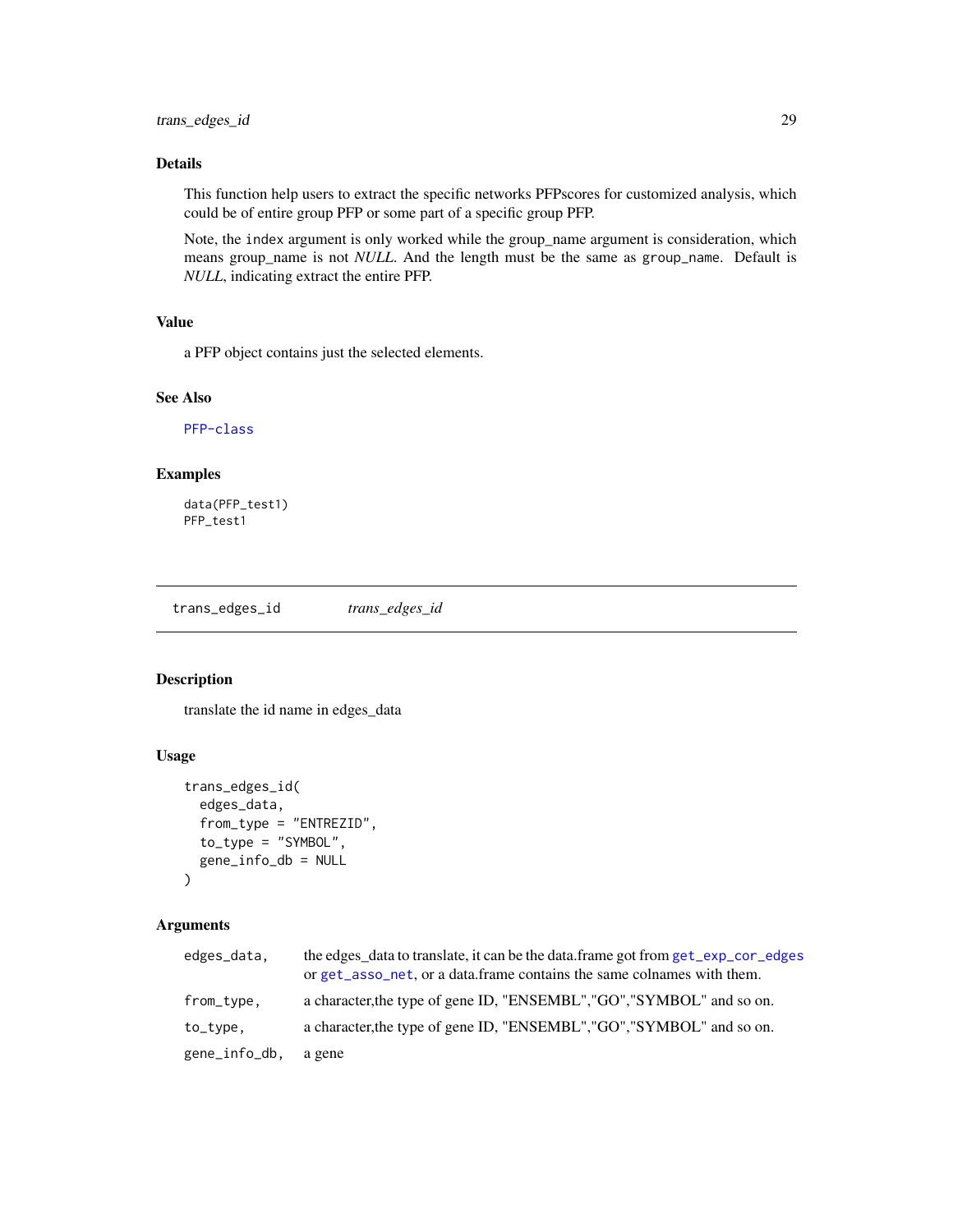#### Details

Translate the id name in edges\_data. Note, the from\_type must be consistent with the genes id type in edges\_data. The gene\_info\_db must be consistent with the species in edges\_data

#### Value

the id of the edges.

#### Examples

```
data(PFPRefnet_hsa)
data(gene_list_hsa)
edges_kegg <- get_bg_related_kegg(gene_list_hsa,
                                  PFPRefnet=PFPRefnet_hsa,
                                  rm_duplicated = TRUE)
```
trans\_graph2PFPRefnet *translate graph\_list to PFPRefnet class*

#### Description

This function will translate all graphs in graph\_list to a [PFPRefnet-class](#page-15-1) object.

#### Usage

trans\_graph2PFPRefnet(graph\_list, pathway\_info)

#### Arguments

graph\_list, a list of [graphNEL](#page-0-0). pathway\_info, a data.frame, which contains all kegg pathways "index", "id","name","group","species"

#### Details

translating all graphs in graph\_list to a [PFPRefnet-class](#page-15-1) object. The pathway\_info can be designed by yourself, but the colnames must be "index","id","name","group" and "species".

#### Value

a PFPRefnet

#### Examples

data(PFPRefnet\_hsa) PFPRefnet\_hsa

<span id="page-29-0"></span>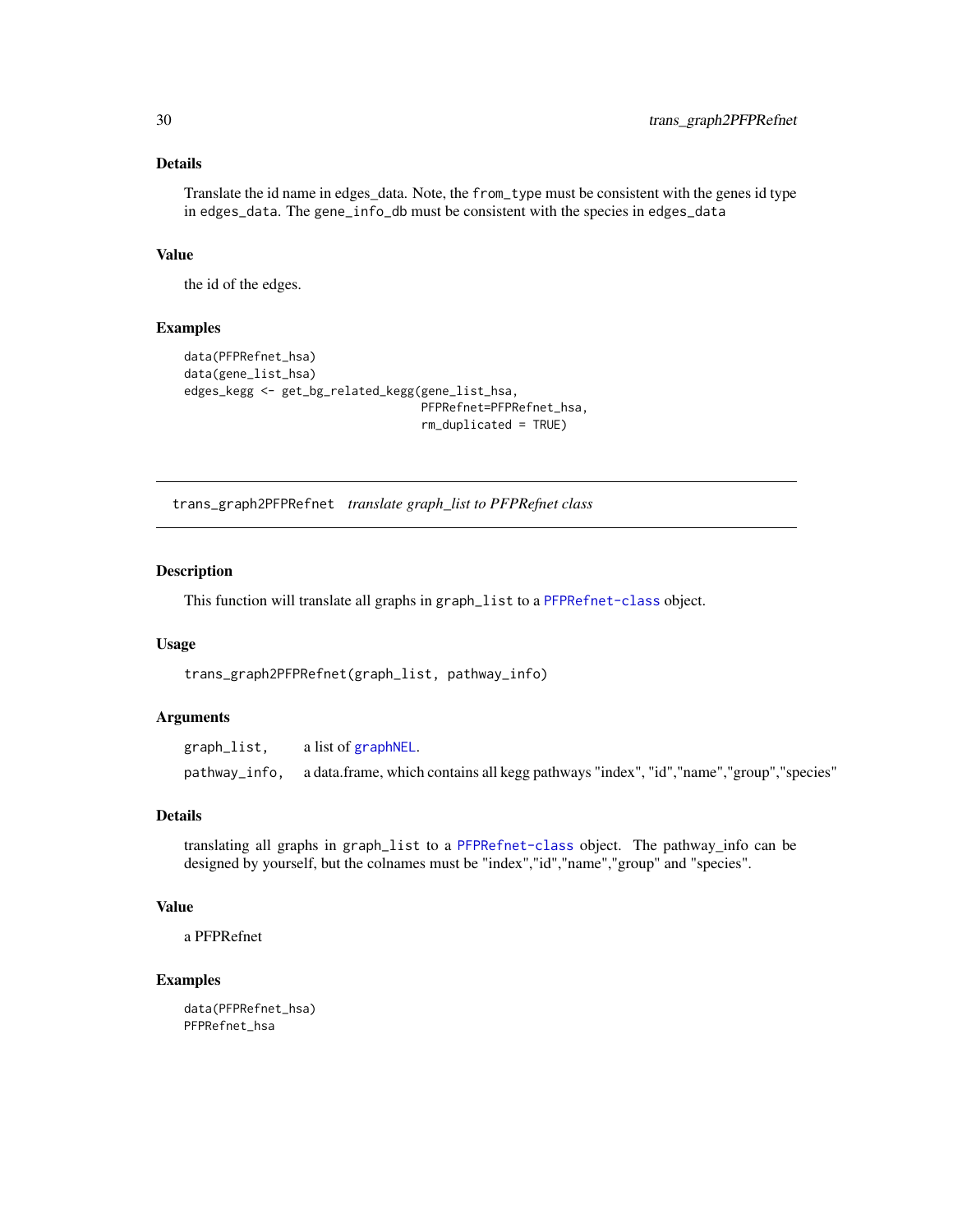<span id="page-30-0"></span>trans\_xml2graph *translate kgml files to graphNEl*

## Description

This function will translate all kegg KGML files in path file\_dir.

## Usage

```
trans_xml2graph(file_dir, test_mode = FALSE)
```
## Arguments

| file_dir.  | a character, refers to the file_path where kegg KGML files are stored. |
|------------|------------------------------------------------------------------------|
| test_mode, | please set whether to test this function.                              |

## Details

transform all KEGG KGML files downloaded by the function kegg\_download() in path file\_dir to the graphNEL object

## Value

a list of graphNEL

```
trans_xml2graph(file_dir, test=TRUE)
```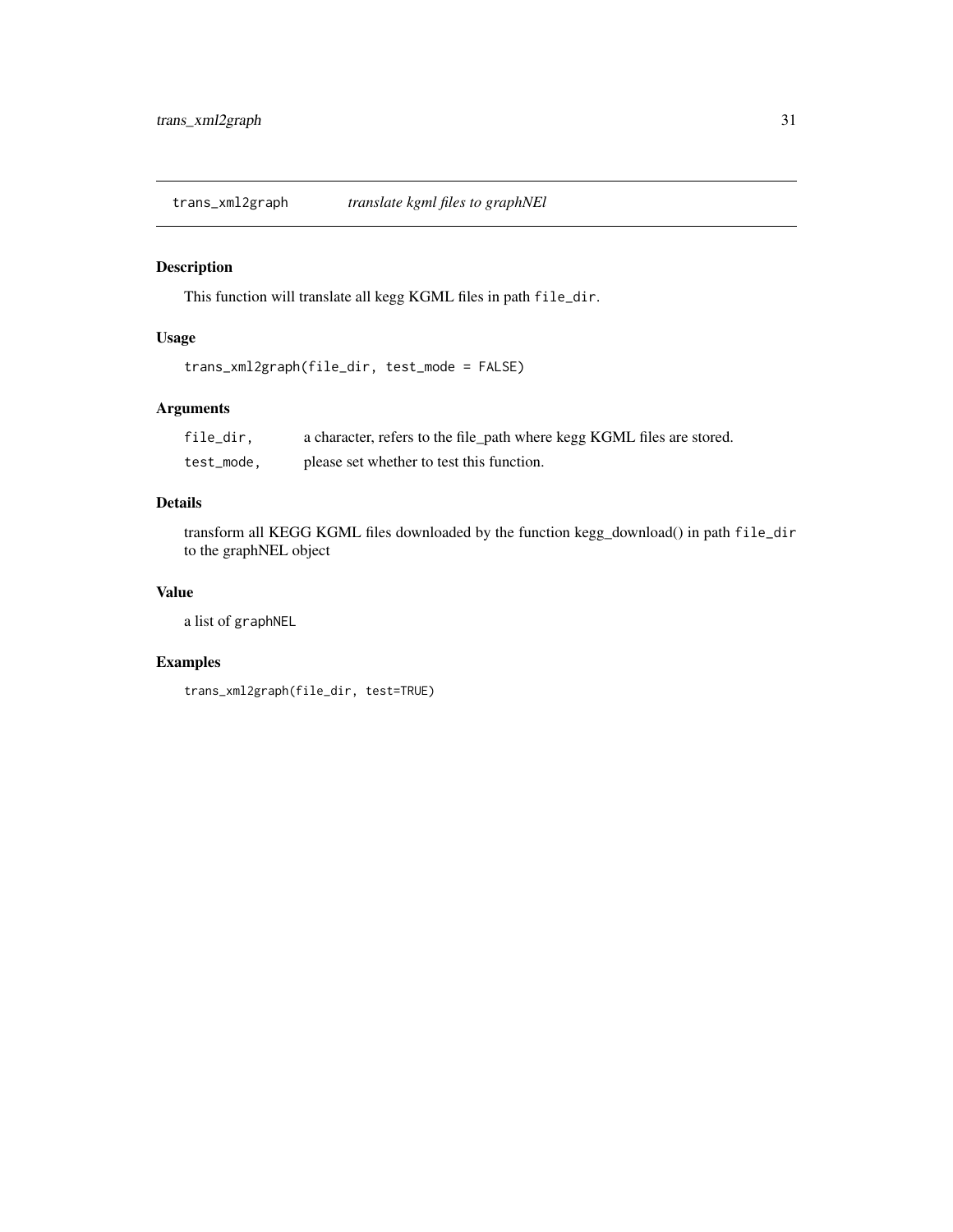# <span id="page-31-0"></span>**Index**

```
calc_PFP_score, 3
4
gene_list_hsa, 5
genes_score (genes_score-methods), 4
genes_score,PFP-method
        (genes_score-methods), 4
genes_score-methods, 4
get_asso_net, 6, 29
get_bg_related_kegg, 7
get_exp_cor_edges, 8, 29
get_pathway_info, 9
get_PFPRefnet, 10
graphNEL, 30
group (group-methods), 10
group,PFPRefnet-method (group-methods),
        10
group-methods, 10
kegg_download, 11
net_info, 15
net_info (net_info-methods), 12
net_info,PFPRefnet-method
        (net_info-methods), 12
net_info-methods, 12
net_names (net_names-methods), 13
net_names,PFPRefnet-method
        (net_names-methods), 13
net_names-methods, 13
network (network-methods), 12
network,PFPRefnet-method
        (network-methods), 12
network-methods, 12
pathway_info, 14
pathway_info_hsa, 15
pathways_score
        (pathways_score-methods), 14
```
pathways\_score,PFP-method *(*pathways\_score-methods*)*, [14](#page-13-0) pathways\_score-method *(*pathways\_score-methods*)*, [14](#page-13-0) pathways\_score-methods, [14](#page-13-0) PFP, [15](#page-14-0) PFP-class, [15](#page-14-0) PFP\_score *(*PFP\_score-methods*)*, [18](#page-17-0) PFP\_score,PFP-method *(*PFP\_score-methods*)*, [18](#page-17-0) PFP\_score-methods, [18](#page-17-0) PFP\_test1, [19](#page-18-0) PFP\_test2, [19](#page-18-0) PFPRefnet-class, [16](#page-15-0) PFPRefnet\_hsa, [17](#page-16-0) PFPRefnet\_mmu, [18](#page-17-0) plot\_PFP *(*plot\_PFP-methods*)*, [20](#page-19-0) plot\_PFP,PFP-method *(*plot\_PFP-methods*)*, [20](#page-19-0) plot\_PFP-methods, [20](#page-19-0) plot\_PFPlist, [21](#page-20-0) rank\_PFP *(*rank\_PFP-methods*)*, [21](#page-20-0) rank\_PFP,PFP-method *(*rank\_PFP-methods*)*, [21](#page-20-0) rank\_PFP-methods, [21](#page-20-0) refnet\_info *(*refnet\_info-methods*)*, [22](#page-21-0) refnet\_info,PFP-method *(*refnet\_info-methods*)*, [22](#page-21-0) refnet\_info-methods, [22](#page-21-0) refnet\_names *(*refnet\_names-methods*)*, [23](#page-22-0) refnet\_names,PFP-method *(*refnet\_names-methods*)*, [23](#page-22-0) refnet\_names-methods, [23](#page-22-0) result\_PFP *(*result\_PFP-methods*)*, [24](#page-23-0) result\_PFP,PFP-method *(*result\_PFP-methods*)*, [24](#page-23-0) result\_PFP-methods, [24](#page-23-0)

show\_net, *[17](#page-16-0)*, [25](#page-24-0)